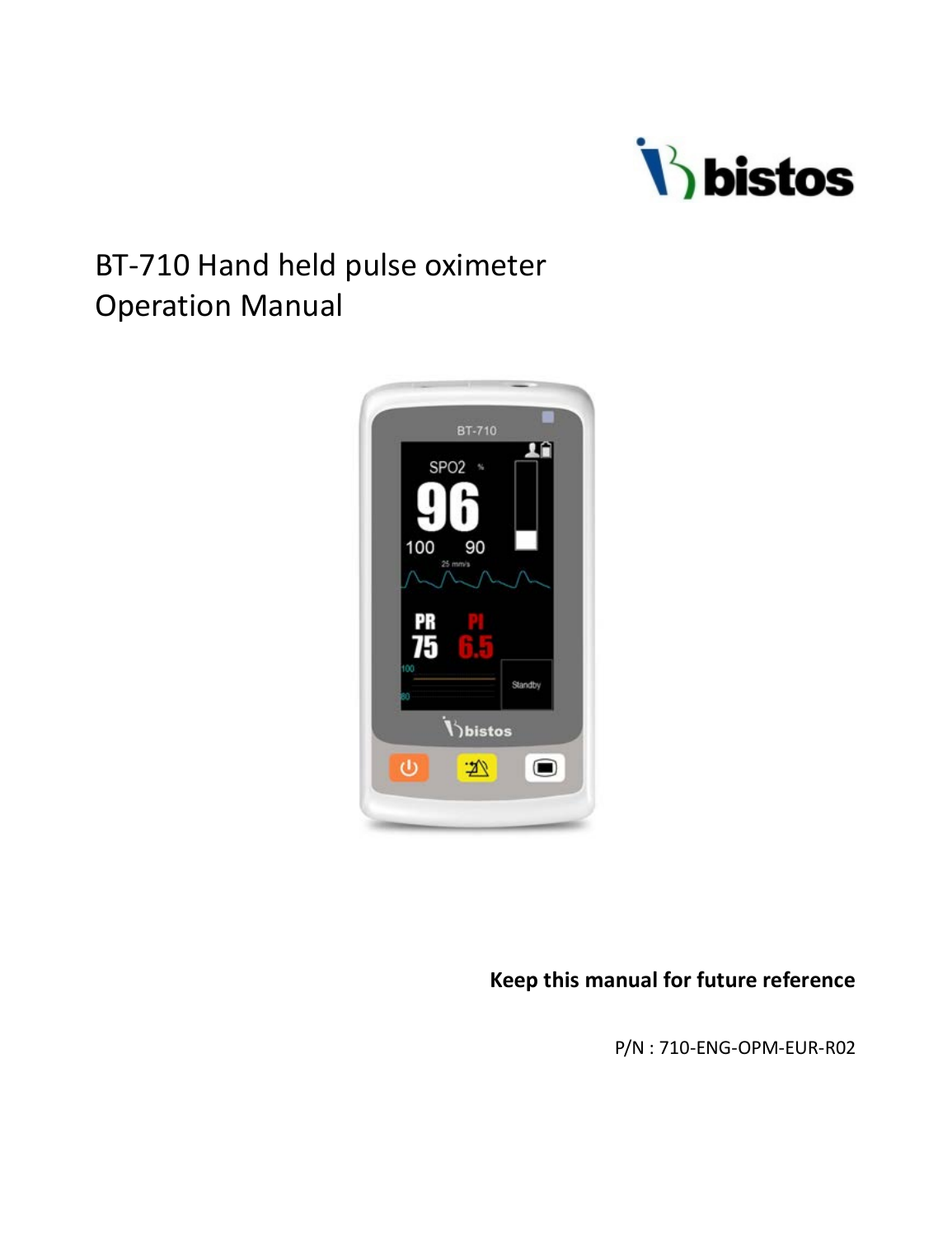# *Proprietary Material*

Information and descriptions contained in this manual are the property of Bistos  $Co$ . Ltd. and may not be copied, reproduced, disseminated, or distributed without express written permission from Bistos Co., Ltd.

Information furnished by Bistos Co., Ltd is believed to be accurate and reliable. However, no responsibility is assumed by Bistos for its use, or any infringements of patents or other rights of third parties that may result from its use. No license is granted by implication or otherwise under any patent or patent rights of Bistos Co., Ltd.

The information contained herein is subjects to change without notice.

Prepared by:

Bistos Co., Ltd. 7<sup>th</sup> FL., A Bldg., Woolim Lions Valley 5-cha, 302, Galmachi-ro, Jungwon-gu, Seongnam-si, Gyeonggi-do, Korea

Telephone: +82 31 750 0340 Fax: +82 31 750 0344

Revision R02 March, 2020

Printed in Korea Copyright © Bistos Corporation 2018. All rights reserved.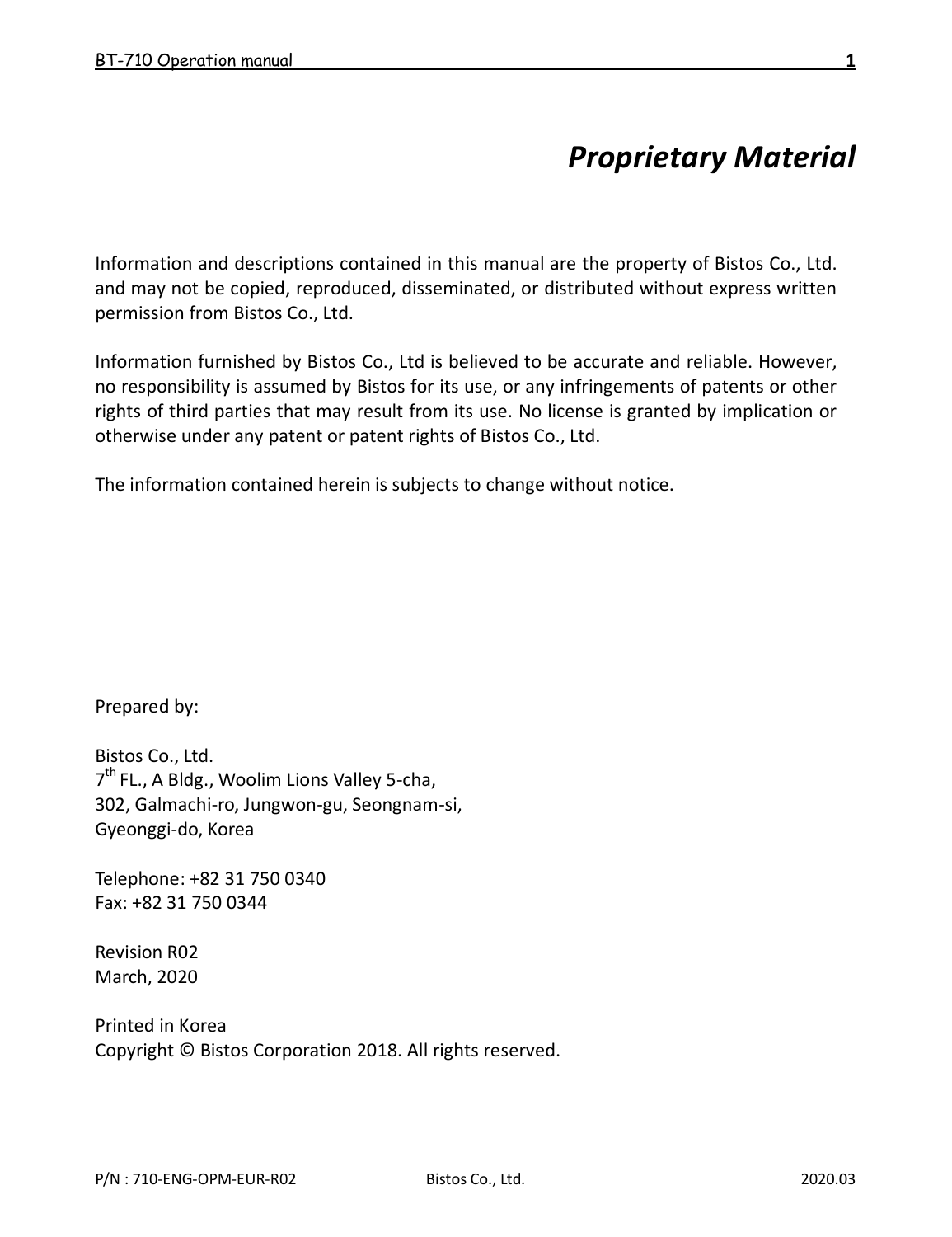# *Contents*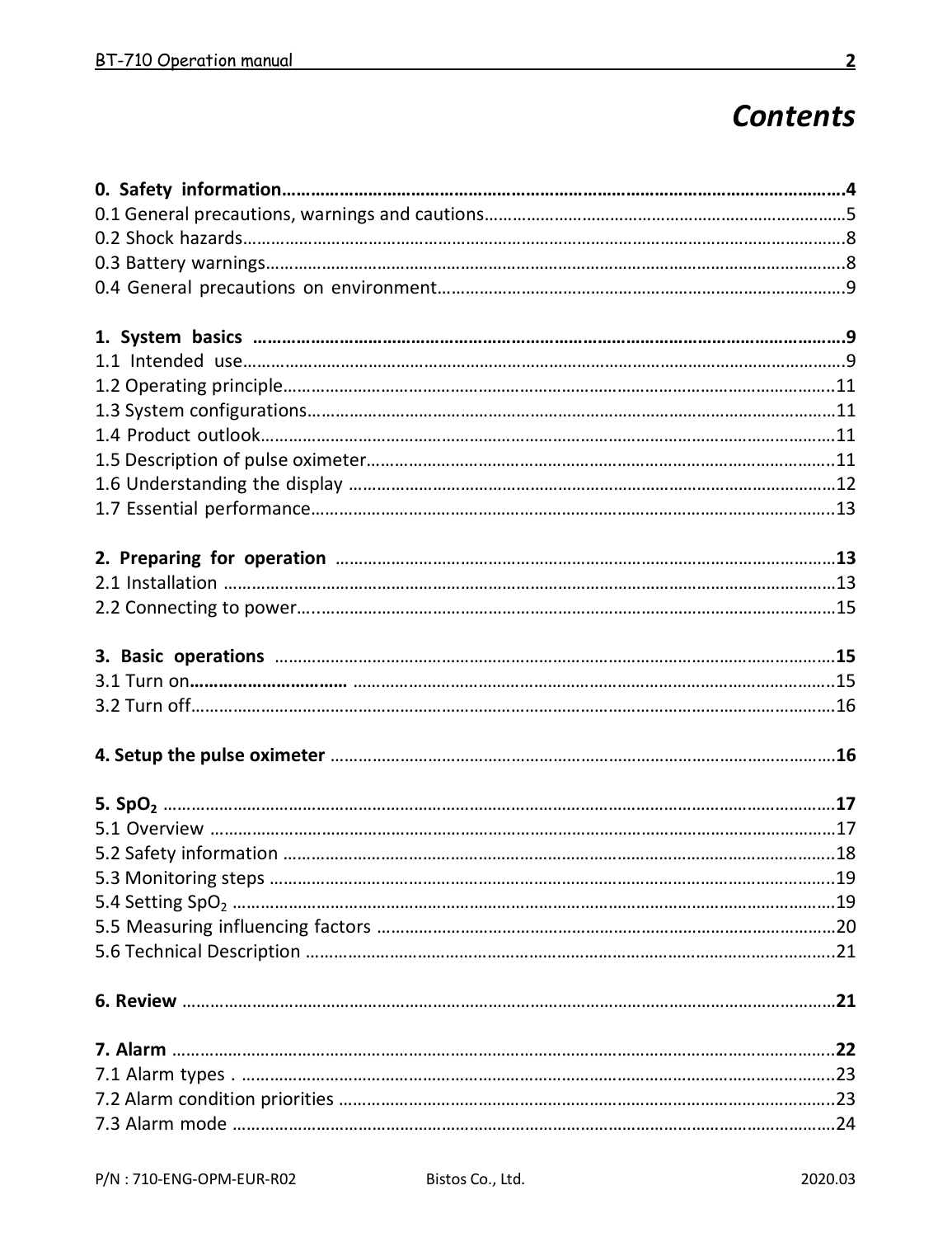| 13.2 Recommended separation distances between portable and mobile RF communications |
|-------------------------------------------------------------------------------------|
|                                                                                     |
|                                                                                     |
|                                                                                     |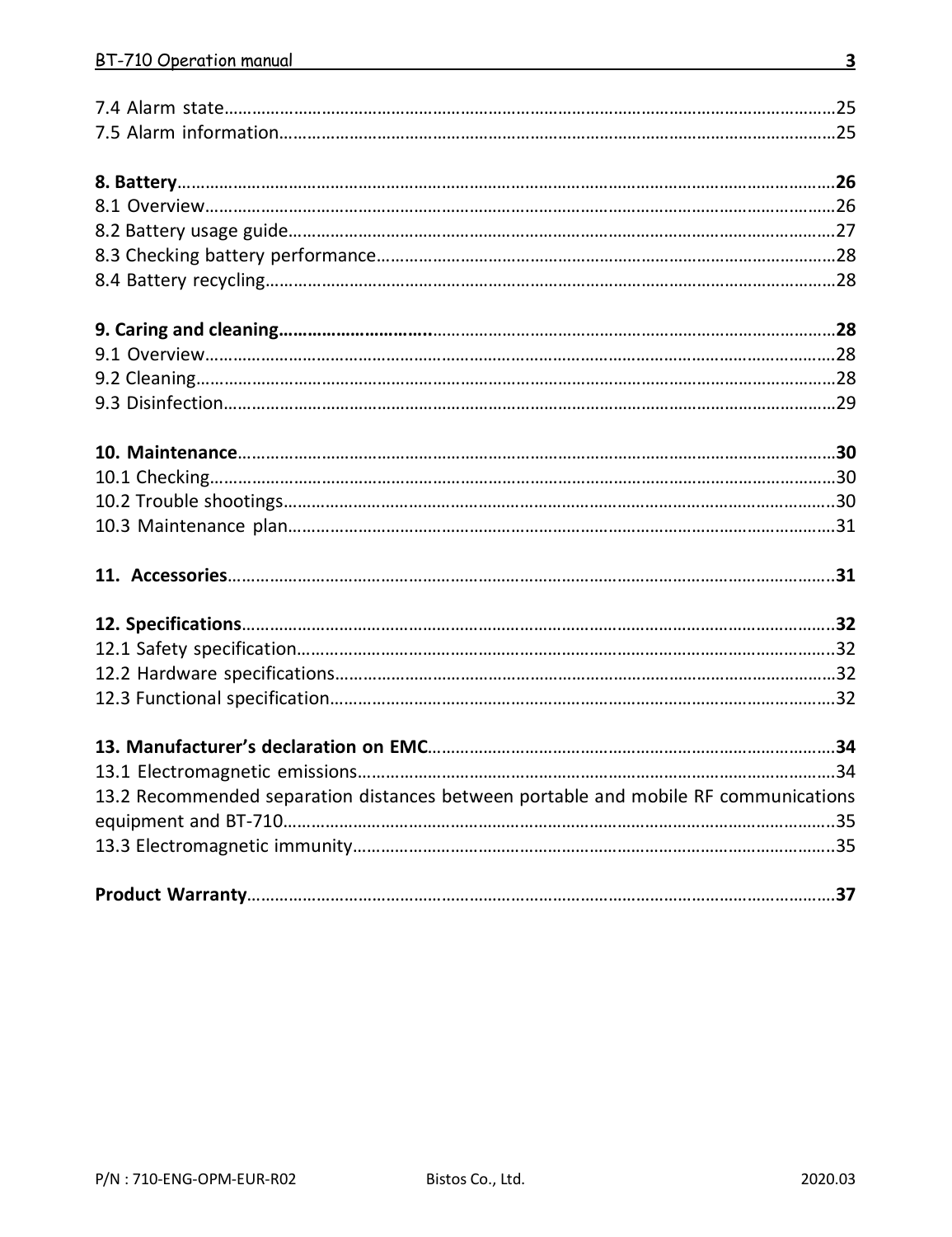# **0 Safety information**

Before using BT-710 Pulse oximeter, read this entire manual and be fully understood the following safety information to prevent injury of patient and user.

#### **Symbols Used**

The following symbols identify all instructions that are important to safety. Failure to follow these instructions can lead to injury or damage to the pulse oximeter. When used in conjunction with the following words, the symbols indicate:

| <b>NARNING</b>      | Can lead to serious injury or death.                |
|---------------------|-----------------------------------------------------|
| $\triangle$ Caution | Can lead to minor injury or product/property damage |
|                     |                                                     |

The following symbols are placed on product, label, packaging and this manual in order to stand for the information about:

|                  | Used to identify safety information.                                 |  |
|------------------|----------------------------------------------------------------------|--|
|                  | Be well-known this information thoroughly before using BT-710.       |  |
|                  | Used to identify safety information.                                 |  |
|                  | Be well-known this information thoroughly before using BT-710        |  |
|                  | Indicates the protection level against the ingress of liquid.        |  |
|                  | IPX2 is protection from some water drops when the device is tilted   |  |
| IPX <sub>2</sub> | up to and including 15°.                                             |  |
|                  | It correspond the device and the accessory for SpO2.                 |  |
| Θ                | Refer to operation manual. Read manual before placing the device.    |  |
| MN               | Indicates the production date.                                       |  |
|                  | Indicates the manufacturer.                                          |  |
| SN               | Indicates the serial number of the device.                           |  |
| <b>REP</b><br>EC | Indicates the authorized representative in the European Community    |  |
|                  | of manufacturer.                                                     |  |
| Λ                | Indicates a BF applied part.                                         |  |
| □                | Indicates CLASS II equipment.(Adapter)                               |  |
|                  | Indicates the date after which the medical device is not to be used. |  |
|                  | Indicates to keep the device dry.                                    |  |
|                  | Indicates the medical device that can be broken or damaged if not    |  |
|                  | handled carefully.                                                   |  |
|                  | Indicates to keep upright                                            |  |
|                  | Indicates the temperature limitation for operation, transport and    |  |
|                  | storage.                                                             |  |
|                  | Indicates the humidity limitation for operation, transport and       |  |
|                  | storage.                                                             |  |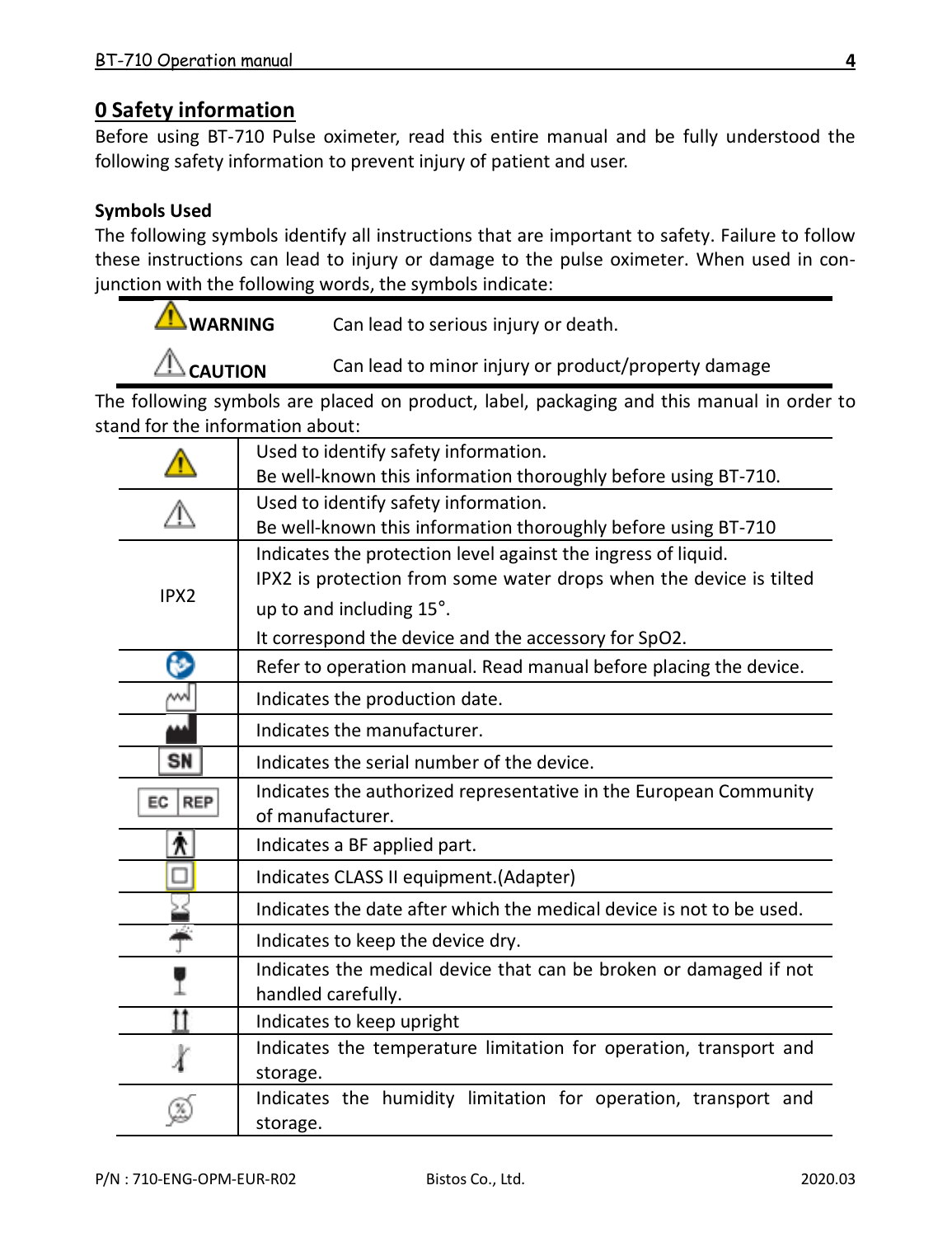|   | Indicates the packing material is recyclable.                                                                                                                                                  |
|---|------------------------------------------------------------------------------------------------------------------------------------------------------------------------------------------------|
| ⊠ | Indicates to not dispose the device together with unsorted munici-<br>pal waste (for EU only). The solid bar symbol indicates that mains<br>adapter is put on the market after 13 August 2005. |

#### **0.1 General precautions, warnings and cautions**

- Examine the pulse oximeter and any accessories periodically to ensure that the cables including adapter cords and instruments do not have visible evidence of damage that may affect patient safety or performance. The recommended inspection interval is once per week or less. Do not use the pulse oximeter if there is any visible sign of damage.
- Only the DC power adapter supplied with the BT-710 is approved for use with the device.
- Do not attempt to service the BT-710 pulse oximeter. Only qualified service personnel by Bistos Co. Ltd. should attempt any needed internal servicing. There is no user serviceable part.
- Perform periodic safety testing to insure proper patient safety. This should include leakage current measurement and insulation testing. The recommended testing interval is once per year.
- If the hospital or healthcare institutions using this device fail to implement a satisfactory maintenance schedule, it will result in device failure and may endanger the patient's safety.
- Use the pulse oximeter under the conditions specified in this operation manual. Beyond the conditions, the pulse oximeter may not function properly and the measurement results may not accurate and may result in device failure or endangering the patient's safety.
- During the operation, do not disconnect any cable.
- Do not operate the BT-710 pulse oximeter if it fails to pass the power on self-test procedure.
- The BT-710 pulse oximeter is intended to be used by clinical professionals or trained doctors, nurses or laboratory assistant.
- Do not service and maintain or clean the device including accessories while in use with a patient.
- Using the device to one patient at a time.

# **WARNING**

- Thoroughly read and understand the manual prior to use of the BT-710. Failure to do so could result in personal injury or equipment damage.
- The device is intended for measure the clinical blood oxygen saturation via

**5**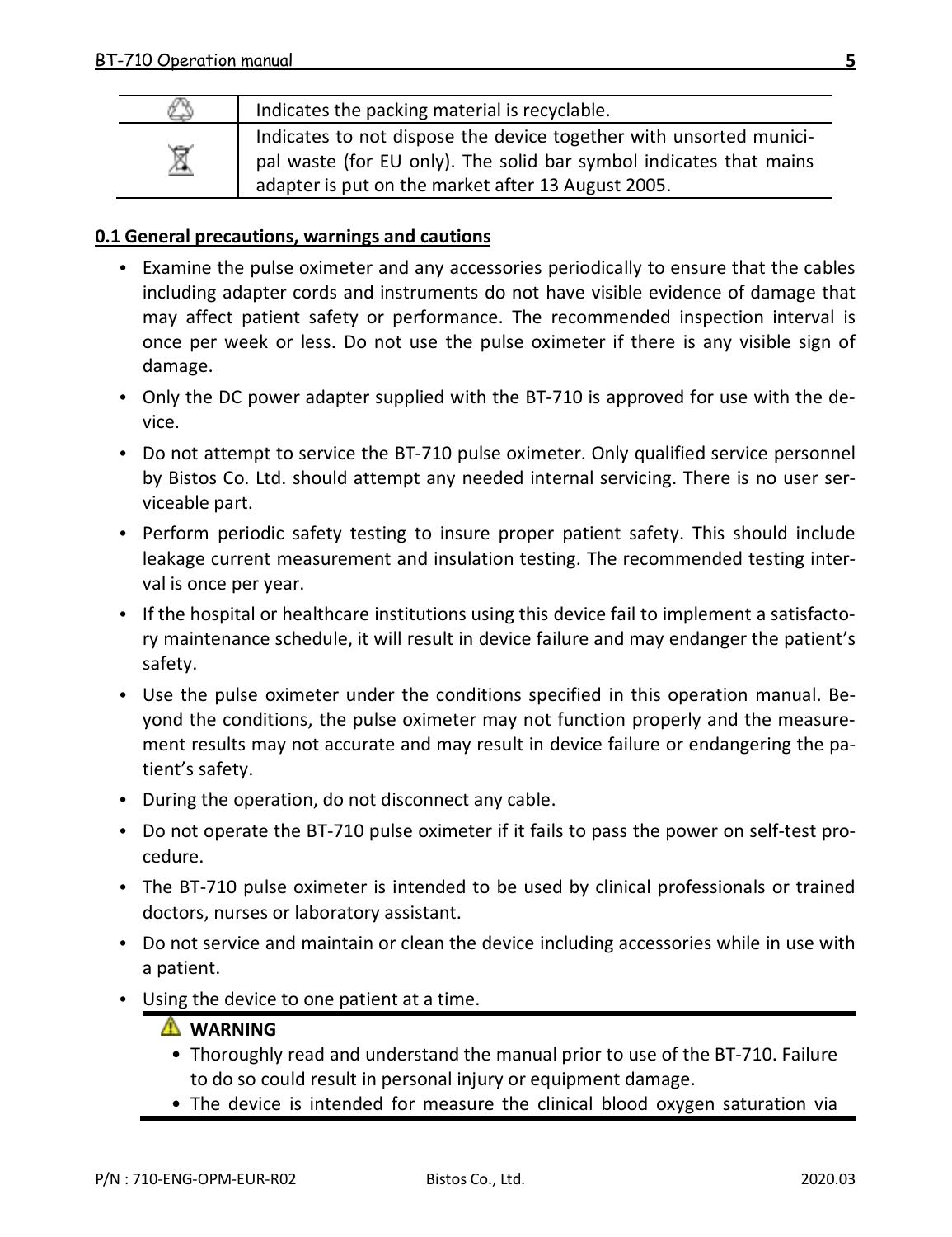pulse oximeter, and only trained and qualified doctors and nurses should use the device.

- The alarm volume, upper and lower alarm limits should be set according to the actual situation of the using environment. Do not just rely on audio alarm system while monitoring the patient, because too low alarm volume or muted alarm may result in notice failure of alarm situation and endanger the patient's safety. Please pay close attention to the actual clinical status of the patient.
- Use only the power adapter supplied with pulse oximeter.
- Do not open the enclosure to avoid an electric shock. Any repair and upgrade of pulse oximeter should be done by service personnel trained and authorized by Bistos. Co., Ltd.
- When handling packaging materials and the device, abide by local laws and regulations or hospital waste disposal regulations. Keep the away from children.
- Do not use in the presence of flammable anesthetics to prevent explosion or fire.
- Install the power lines and cables of accessories carefully to avoid patient entanglement or suffocation, cables tangled or electrical interference.
- When the pulse oximeter is used together with electrosurgical devices, the user (a doctor or a nurse) should ensure the safety of the patient and instrument.
- The physiological wave, physiological parameters and alarm information displayed on the pulse oximeter are only for the doctor's reference and should not be directly used as the basis for clinical treatment.
- This is not a therapeutic device.
- Use of accessories other than approved for use with this product may result in increased emissions or decreased immunity.
- Medical electrical equipment needs special precautions regarding EMC and needs to be installed and put into service according to the EMC information provided in this manual. In addition, portable and mobile RF communications equipment can affect medical electrical equipment.
- The equipment shall not be used adjacent to other devices unless verification of normal operation in the configuration in which it is to be used can be achieved.
- Keep matches, and all other sources of ignition, out of the room in which the pulse oximeter is located. Textiles, oils, and other combustibles are easily ignited and burn with great intensity in oxygen rich environment. Personal injury or equipment damage could occur.
- A fire and explosion hazard exists when performing cleaning or maintenance procedures in an oxygen rich environment.
- The pulse oximeter has been validated with the accessories listed in this manual and found to comply with all relevant safety and performance require-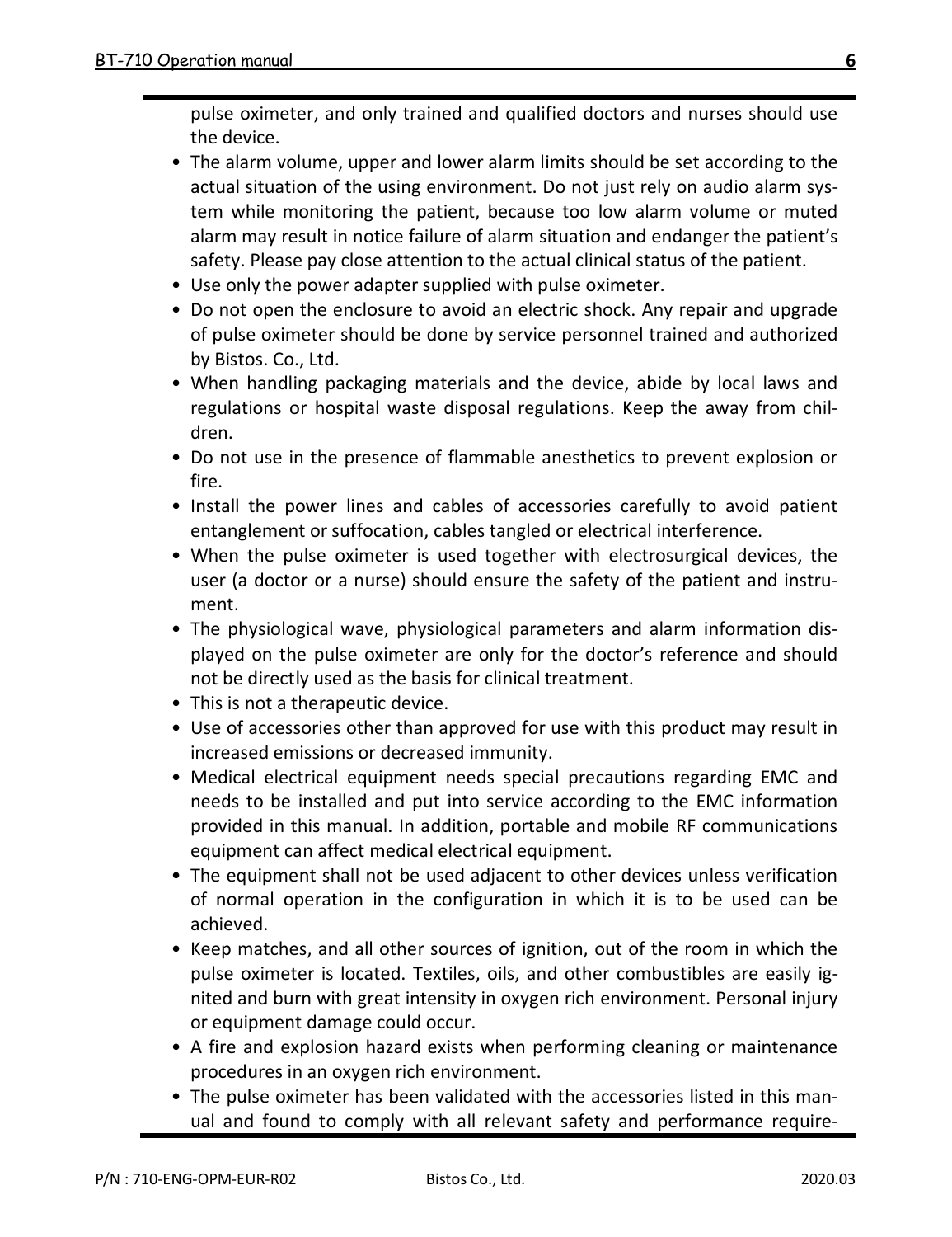ments applicable to the device. It is therefore the responsibility of the person or organization who makes an unauthorized modification, or incorporates an unapproved attachment to the device.

- An operator may only perform maintenance procedures specifically described in this manual.
- Do not remove the covers of a BT-710 yourself to avoid damage to the equipment and unexpected electrical shock. Only qualified Bistos service engineer must repair or replace components.

# **CAUTION**

- Please install or carry the pulse oximeter properly to prevent damage due to falling, collision, strong vibration or other mechanical force.
- Avoid instrument splashed by water
- Avoid high temperatures, the instrument should be used within a temperature range of 5 ℃ ~ 40 ℃。
- Avoid using pulse oximeter in the environment such as pressure is too high, poor ventilation, dusty, or contain salt, sulfur gas and chemical.
- Before using the pulse oximeter, check the pulse oximeter and accessories if there is damage that may affect patient safety. If there is obvious damage or aging, replace the parts before use. The replacement should be made with same parts of original parts.
- Before powering on the device, make sure that the power used by the device complies with the supply voltage and frequency requirements on the equipment label or in this manual.
- Equipment should be tested at least once a year, the test should be done and recorded by trained, have safety testing knowledge and experienced personnel. If there are any problems in the tests, they must be repaired.
- When the instrument and accessories are about to exceed the useful life (expected service life: 5 years), it must be treated in accordance with relevant local laws and regulations or the hospital's rules and regulations.
- Do not connect to other equipment or network which not specified in the instruction for use, in risk of external high voltage.
- Do not connect any equipment or accessories that are not approved by the manufacturer or according to IEC 60601-1 to the pulse oximeter. The operation or use of non-approved equipment or accessories with the pulse oximeter is not tested or supported, and pulse oximeter operation and safety are not guaranteed in such a case.
- Any non-medical equipment (such as the external printer) is not allowed to be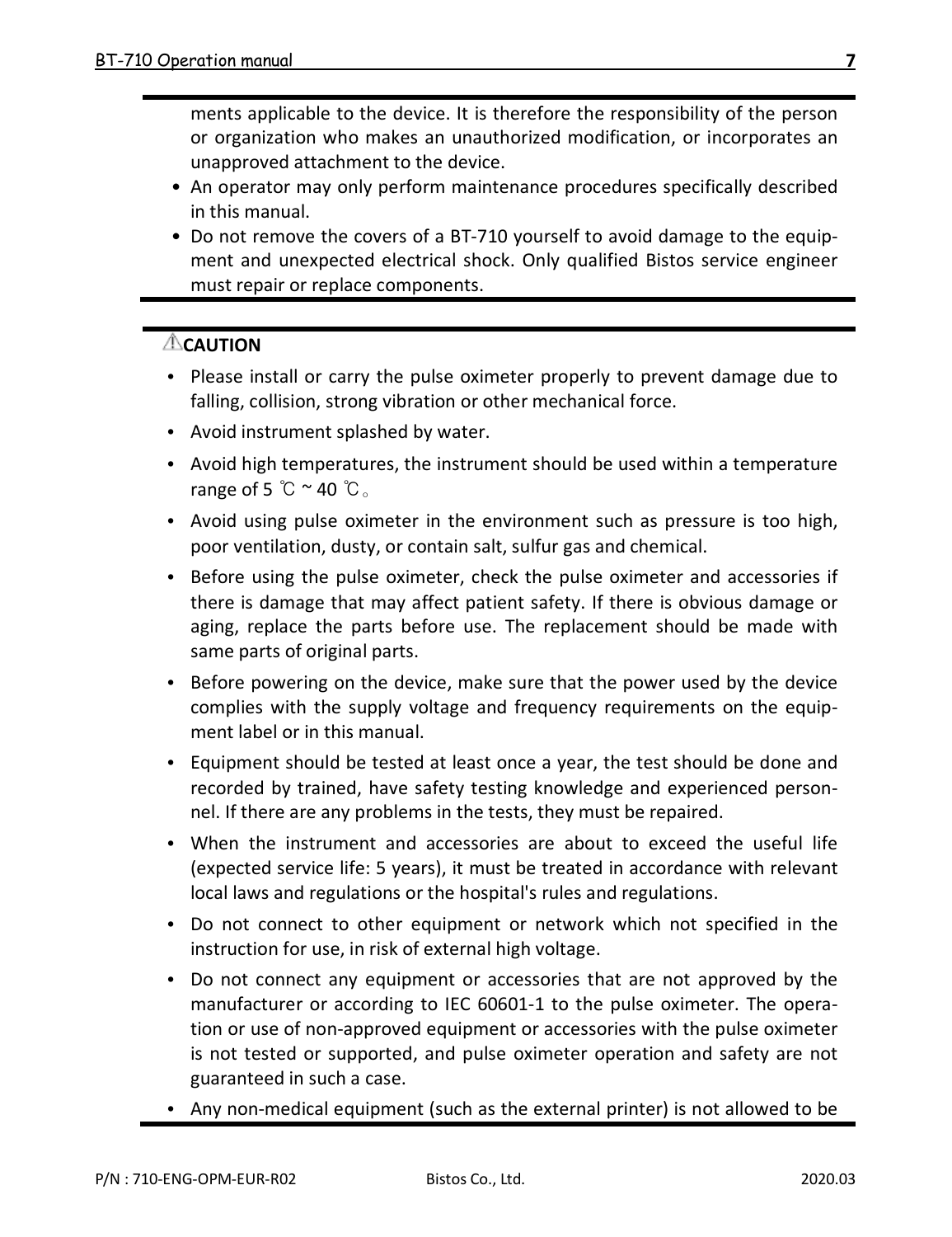used within the patient vicinity (1.5m/6ft.).

- Parts and accessories used must meet the requirements of the applicable safety standards, and/or the system configuration must meet the requirements of the medical electrical systems standard.
- Ensure that the conductive parts of electrodes and associated connectors, including neutral electrodes, do not come in contact with earth or any other conducting objects.

## **0.2 Shock hazards**

# **WARNING**

- Unplug the pulse oximeter from its power source prior to cleaning or maintenance to prevent personal injury or equipment damage.
- Some chemical cleaning agents may be conductive and leave a residue that may permit a build-up of conductive dust or dirt. Do not allow cleaning agents to contact electrical components and do not spray cleaning solutions onto any of these surfaces. Personal injury or equipment damage could occur.
- Do not expose the pulse oximeter to excessive moisture that would allow for liquid pooling. Personal injury or equipment damage could occur.
- Do not touch the patient and signal input/output parts simultaneously
- Due to the risk of electrical shock hazard, only qualified personnel with appropriate service documentation should service the pulse oximeter.

## **0.3 Battery warnings**

#### **WARNING**

- Improper operation may cause the internal lithium ion battery to be hot, ignited or exploded, and it may lead to the decrease of the battery capacity. It is necessary to read the operation manual carefully and pay more attention to warning message.
- Do not open the battery compartment. Only the qualified service personnel authorized by the manufacturer can open the battery compartment and replace the battery, and batteries of same model and specification should be replaced.
- Be careful when connecting the battery with polarity.
- Do not use the battery near fire or environmental temperature exceeds 60 ℃. Do not heat or splash the battery or throw it into fire or water.
- Do not destroy the battery. Do not pierce battery with a sharp object such as a needle. Do not hit with a hammer, step on or throw or drop the battery. Do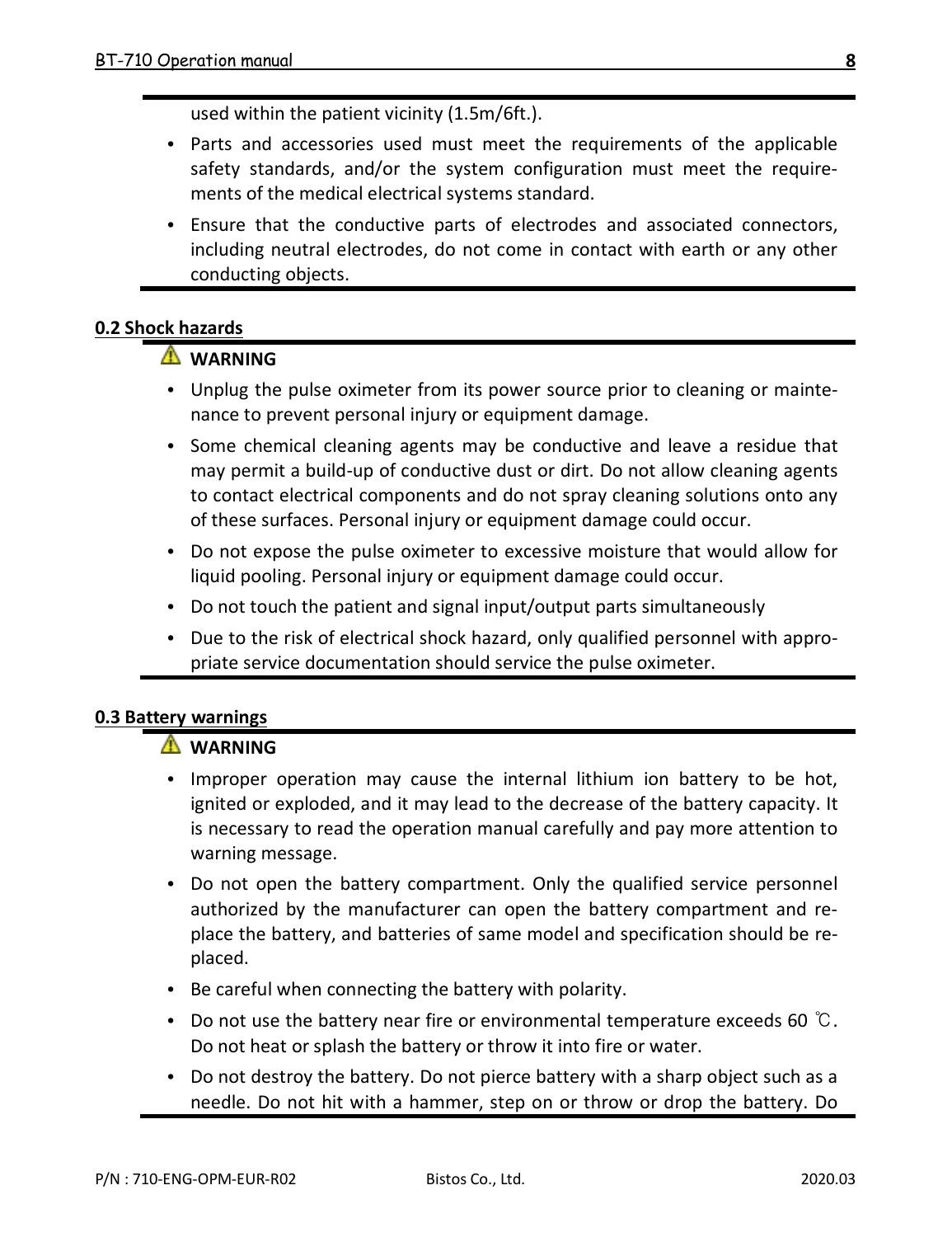not disassemble or modify the battery. The battery can heat, smoke, deformation or burning.

- When leakage or foul smell is found, stop using the battery immediately. If your skin or cloth comes into contact with leaked liquid, cleanse it with clean water at once. If the leaked liquid splashes into your eyes, do not wipe them. Irrigate them with clean water first and go to see a doctor immediately.
- Properly dispose of or recycle the depleted battery according to local regulations.

## **0.4 General precautions on environment**

Do not keep or operate the pulse oximeter under the environment listed below.

| Avoid placing in an area<br>exposed to moisture. Do not<br>touch the pulse oximeter with<br>wet hand.                                                                                            | Avoid exposure to direct<br>sunlight                                                                                         |
|--------------------------------------------------------------------------------------------------------------------------------------------------------------------------------------------------|------------------------------------------------------------------------------------------------------------------------------|
| Avoid placing in an area where<br>high variation of temperature<br>exists. Operating temperature<br>ranges from $5^{\circ}$ ~ 40 $^{\circ}$ C.<br>Operating humidity ranges<br>from 30 % ~ 85 %. | Avoid in the vicinity of<br>electric heater.                                                                                 |
| Avoid placing in an area where<br>there is an excessive humidity<br>rise or ventilation problem.                                                                                                 | Avoid placing in an area<br>where there is an exces-<br>sive shock or vibration.                                             |
| Avoid placing in an area where<br>chemicals are stored or where<br>there is in danger of gas<br>leakage.                                                                                         | Avoid dust and especially<br>metal material enters into<br>the pulse oximeter.                                               |
| Do not disjoint or disassemble<br>the pulse oximeter. Bistos Co.,<br>Ltd. does not have liability of<br>it.                                                                                      | Power off when the pulse<br>oximeter is not fully ready<br>to operate. Otherwise,<br>the pulse oximeter could<br>be damaged. |

# **1 System basics**

## **1.1 Intended use**

The BT-710 pulse oximeters acquire the blood oxygen saturation (SpO<sub>2</sub>) and pulse rate (PR). The signals are converted into digital data and processed, examines the data for alarm

**9**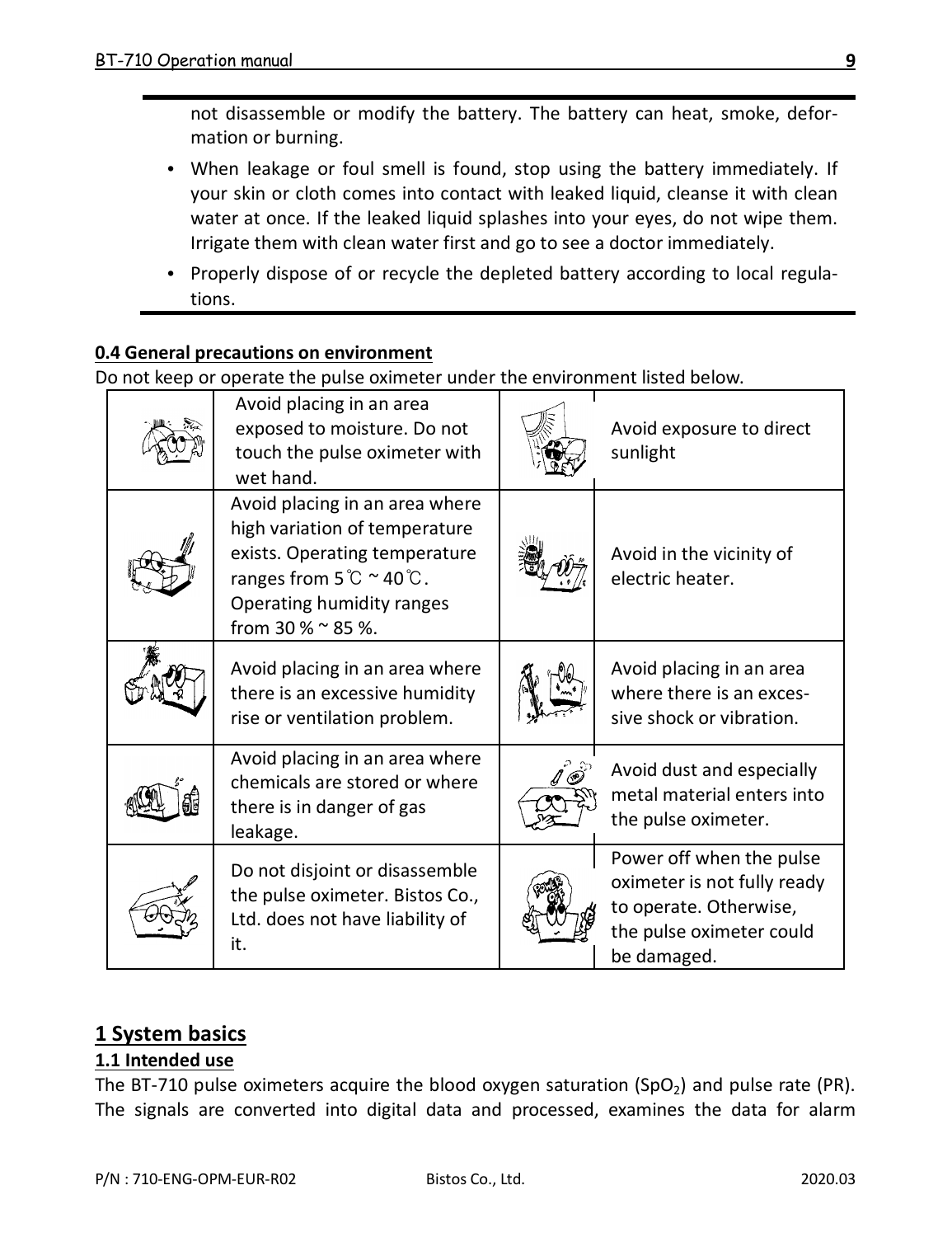conditions and display the data. The pulse oximeter also provides operating control for the user. The pulse oximeter intend to use in hospital clinical area such as general ward, to provide additional information to the medical and nursing staff about the blood oxygen saturation of the patient. The BT-710 pulse oximeters are intended to be used only under regular supervision of clinical personnel. It is suitable for adult and pediatric, neonate. The intended locations of use are hospitals and clinics.

1) Intended patient population

- Adult (>18 years adults) and Pediatrics (30 days < and <18 years) and Neonate (0 days< and <30days)
- 2) Intended user profile
	- Doctor, physicians or nursing staff who is qualified personnel
	- Basic experiences or knowledge on medical field, especially on patient monitoring
	- Trained or requested to read IFU before use

3) Environment of use

- Hospital and clinic
- Requirements: Stable power source

4) Scope of application

This pulse oximeter is suitable for bedside monitoring of patient. This pulse oximeter enables the monitoring of blood oxygen saturation (SpO<sub>2</sub>) and pulse rate (PR). It is equipped with a replaceable built-in battery to provide convenience for the patient movement in hospital. 5) Indications and contraindications

|             | <b><i>DIMIGRATIONS GIVE CONTRANTO RESERVIS</i></b>                                    |
|-------------|---------------------------------------------------------------------------------------|
|             | Blood oxygen saturation (SpO <sub>2</sub> )                                           |
| Indication: |                                                                                       |
|             | Monitoring effectives of oxygen therapy                                               |
|             | A reading is needed to facilitate the completion of an early warning score to         |
|             | inform clinical assessment                                                            |
|             | Sedation or anesthesia                                                                |
|             | Transport of patients who are unwell and require oxygenation assessment               |
|             | Haemodynamic instability (e.g. cardiac failure or Myocardial Infarction)              |
|             | Respiratory illness e.g. asthma, chronic obstructive pulmonary disease                |
|             | Monitoring during administration of respiratory depressant drugs, e.g. opiate         |
|             | epidural or patient-controlled analgesia.                                             |
|             | Assessing oxygen saturation during physical activity e.g. in pulmonary rehabilita-    |
|             | tion                                                                                  |
|             | Contraindications                                                                     |
|             | Pulse oximetry does not give an indication of haemoglobin so if the patient is        |
|             | profoundly anaemic then their oxygen saturation may by normal but they may still      |
|             | be hypoxic                                                                            |
|             | Source: NHS. "Clinical Procedure Procedure for Pulse Oximetry/SPO2". Wirral Community |
|             | NHS Trust. Sep, 2013                                                                  |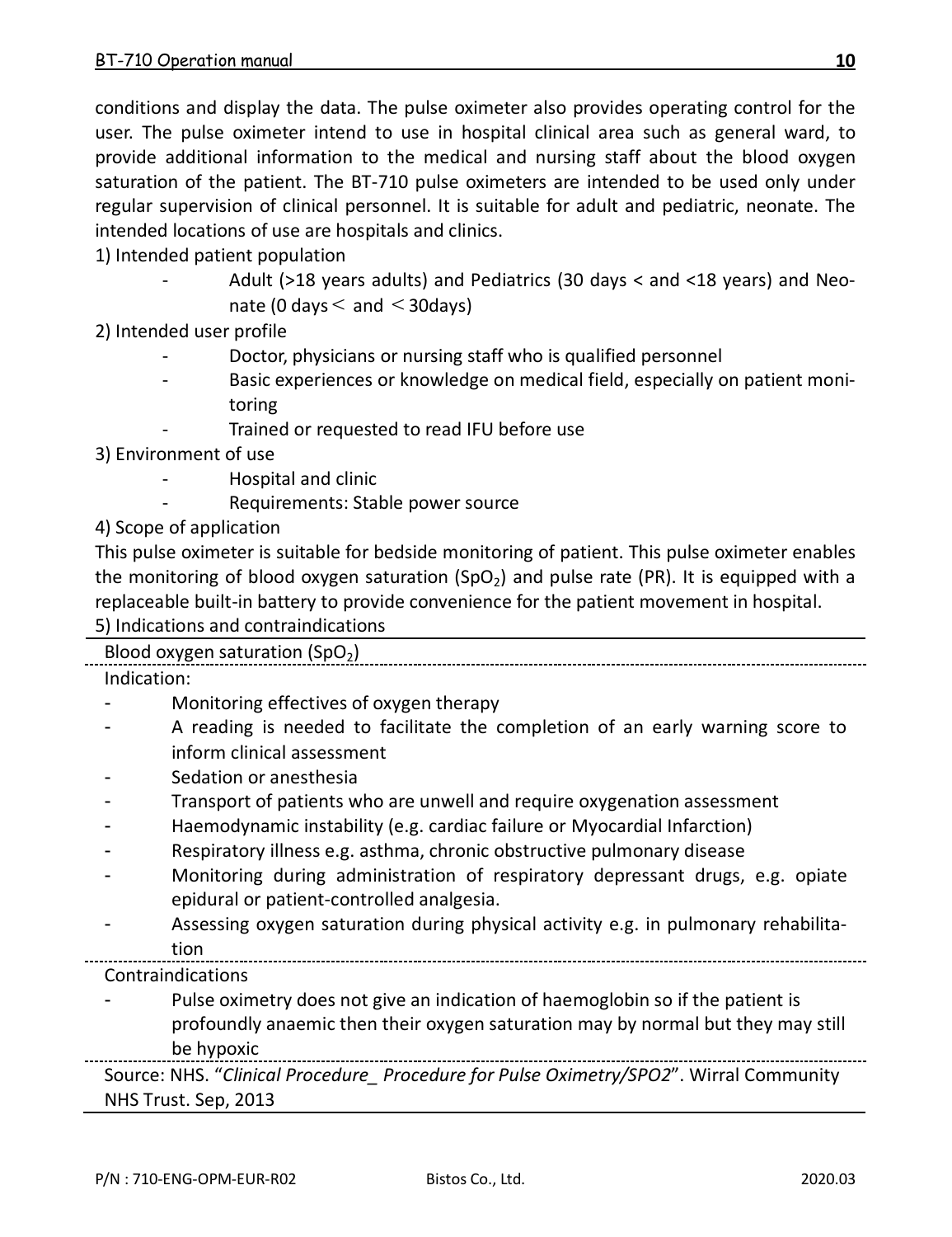# **1.2 Operating principle**

Refer to the chapters for every physiological parameter from chapter 5.

#### **1.3 System configurations**

Basic configuration of BT-710

- Main body with 4.3" touch screen and built-in lithium-ion battery
- Adult SpO<sub>2</sub> sensor probe
- AC/DC adapter

# **1.4 Product outlook**







Figure1-3 : Top view



Figure1-1: Front view Figure1-2 : Rear view Figure1-4 : Bottom view

#### **1.5 Description of pulse oximeter**



Figure1-5: Front view

| Name               | Description                                                           |
|--------------------|-----------------------------------------------------------------------|
| DC power indicator | Turned on when the pulse oximeter is being powered by the<br>adapter. |
| Display area       | Display the waveform and measured value                               |
|                    | Power On: Press down the key more than 2 seconds.                     |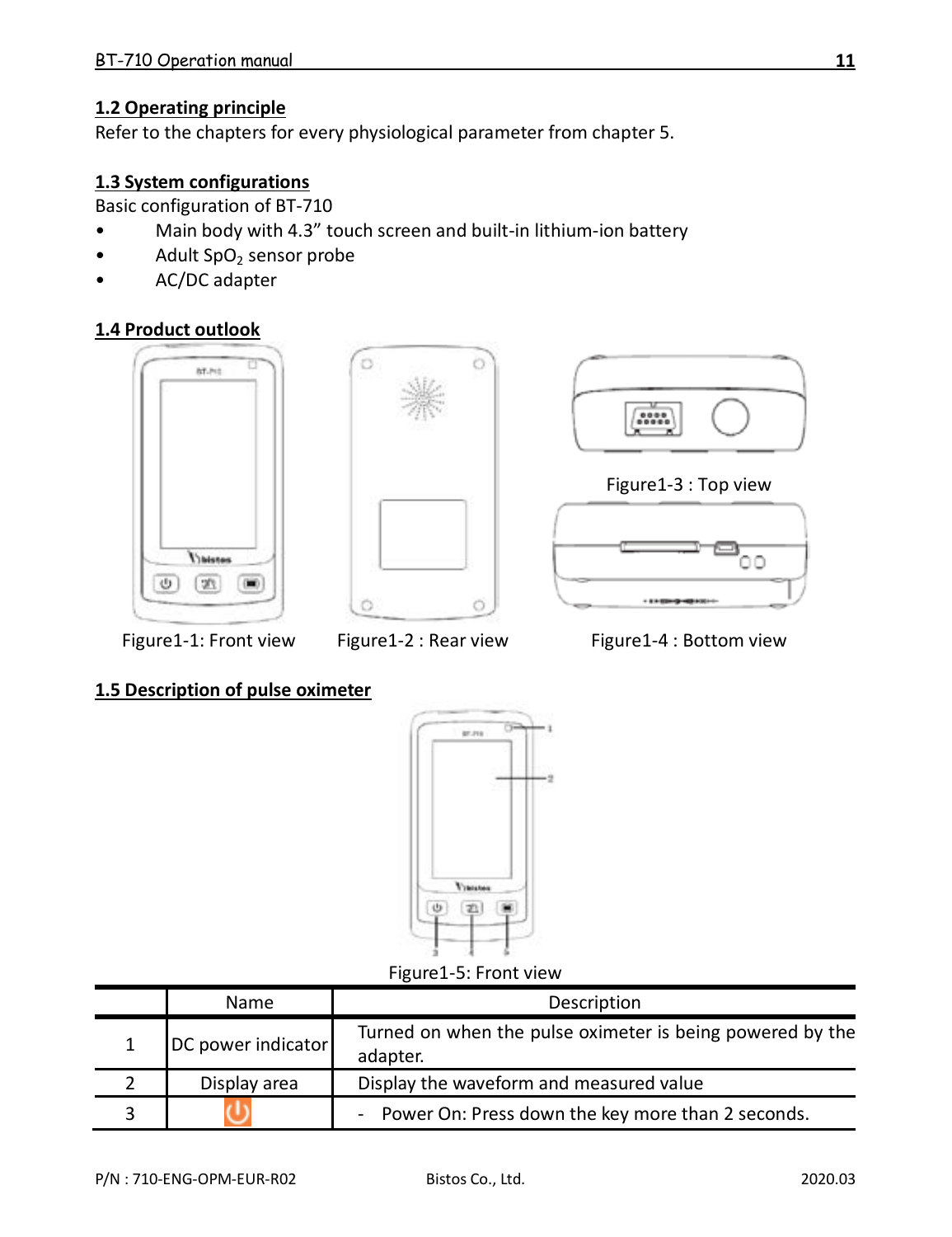|   | <b>[Power]</b> | Power Off: Press down the keys more than 2 seconds and<br>٠<br>the system will display the alarm message "The system<br>will shut down 3 seconds". |
|---|----------------|----------------------------------------------------------------------------------------------------------------------------------------------------|
| 4 | [Alarm reset]  | To reset the alarm condition.                                                                                                                      |
|   | [Setting]      | Enter to the setting mode. Press again to close the setting<br>mode.                                                                               |



# Figure1-6: Top view

| Name             | Description                             |
|------------------|-----------------------------------------|
| SpO <sub>2</sub> | SpO <sub>2</sub> sensor probe interface |
|                  |                                         |

# Figure1-7: Bottom view

| Name              | Description              |
|-------------------|--------------------------|
| SD card interface | For software upgrade     |
| Power adapter     | 5V. 2A adapter           |
| Lanyard eyelet    | For convenient hand held |

# **1.6 Understanding the display**



Figure 1-8: Standard display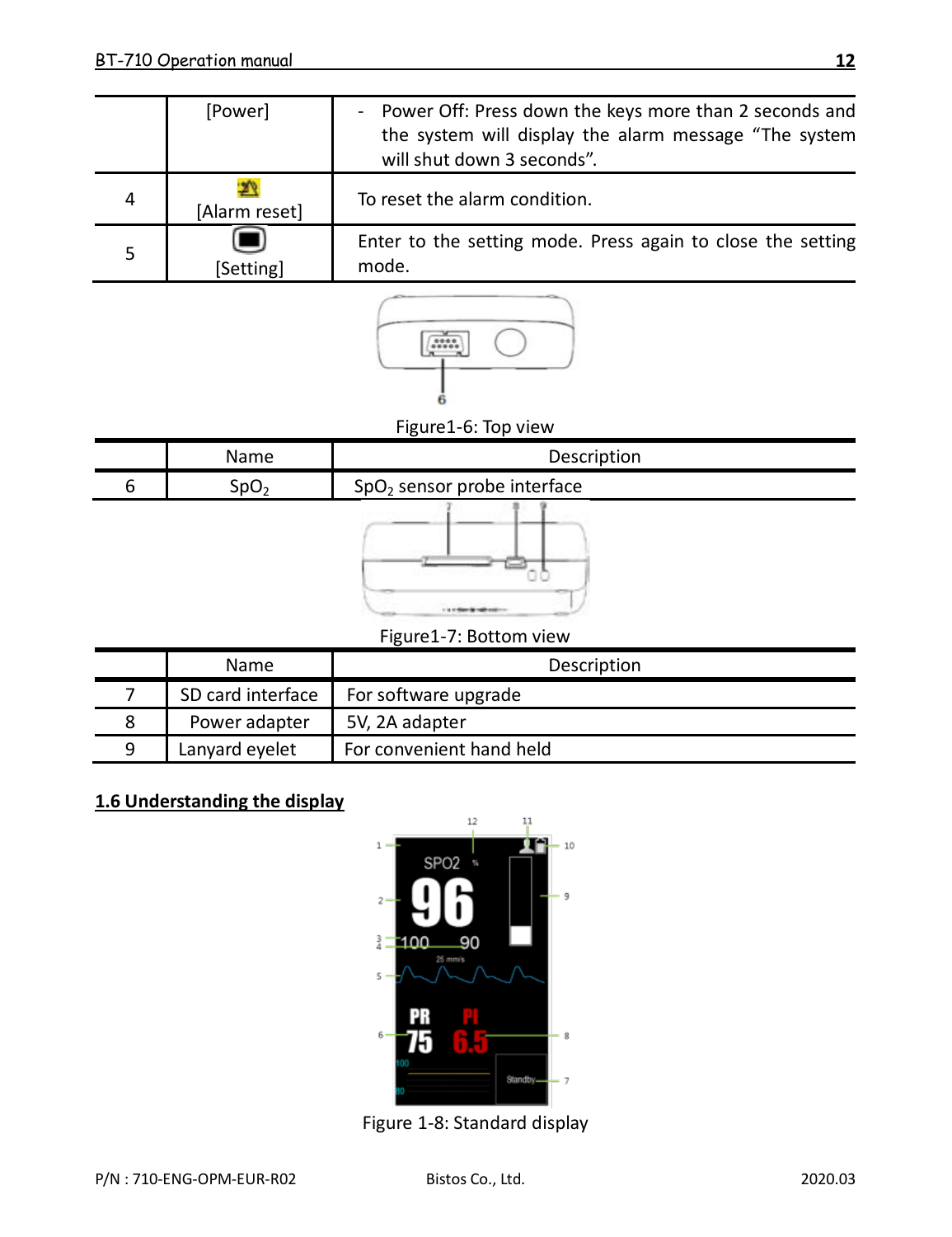|                          | Description                                                                                    |
|--------------------------|------------------------------------------------------------------------------------------------|
| 1                        | Current alarm message. When an alarm occurs, this area will displayed yellow or                |
|                          | red depending on the alarm type.                                                               |
| $\overline{\phantom{a}}$ | SpO <sub>2</sub> value. Display the measured SpO <sub>2</sub> value.                           |
| 3                        | SpO <sub>2</sub> upper alarm limit. Display the user set upper alarm limit                     |
| 4                        | SpO2 lower alarm limit. Display the user set lower alarm limit                                 |
| 5                        | SpO <sub>2</sub> waveform. Display the measured SpO <sub>2</sub> waveform. The waveform is not |
|                          | normalized.                                                                                    |
| 6                        | Pulse rate value. Display the measured pulse rate per minute.                                  |
| 7                        | Sleep mode. Touch this area makes the pulse oximeter to enter the sleep mode.                  |
|                          | To exit "sleep mode", press [Power] or [Alarm reset] or [Setting]                              |
| 8                        | Perfusion Index. Display the measured perfusion index.                                         |
| 9                        | Pulse rhythm strength.                                                                         |
| 10                       | <b>Battery Status</b>                                                                          |
| 11                       | Patient type.                                                                                  |
| 12                       | The unit of SpO <sub>2</sub> .                                                                 |

# **1.7 Essential performance**

This device Pulse oximeter provides patient vital signs such as pulse rate, blood oxygen saturation and perfusion index by placing the sensors to the appropriate site of patient. The device is composed with display, control circuit and panel, and input part for SpO<sub>2</sub> sensors. It detects SpO2 and PR using specific sensors. The detected analog signal amplified and converted to digital. This converted data feed to the CPU and converted to the display format as number and waveform. This device is incorporated with alarm system. The alarm generated when the detected signal range is beyond the user set alarm limits.

## **2 Preparing for operations**

## **2.1 Installation**

To ensure normal working of the pulse oximeter, read this chapter before use, and install as required.

## **WARNING**

All analog and digital devices connected to the pulse oximeter must be certified by IEC standards (e.g. IEC 60950 Data processing equipment standard and IEC 60601-1 Medical equipment standard). Furthermore, all configurations shall comply with valid version of IEC 60601-1 standard. The personnel connecting additional devices to the input / output signal ports are responsible for the compliance with IEC 60601-1 standard. If there is any question, please contact Bistos.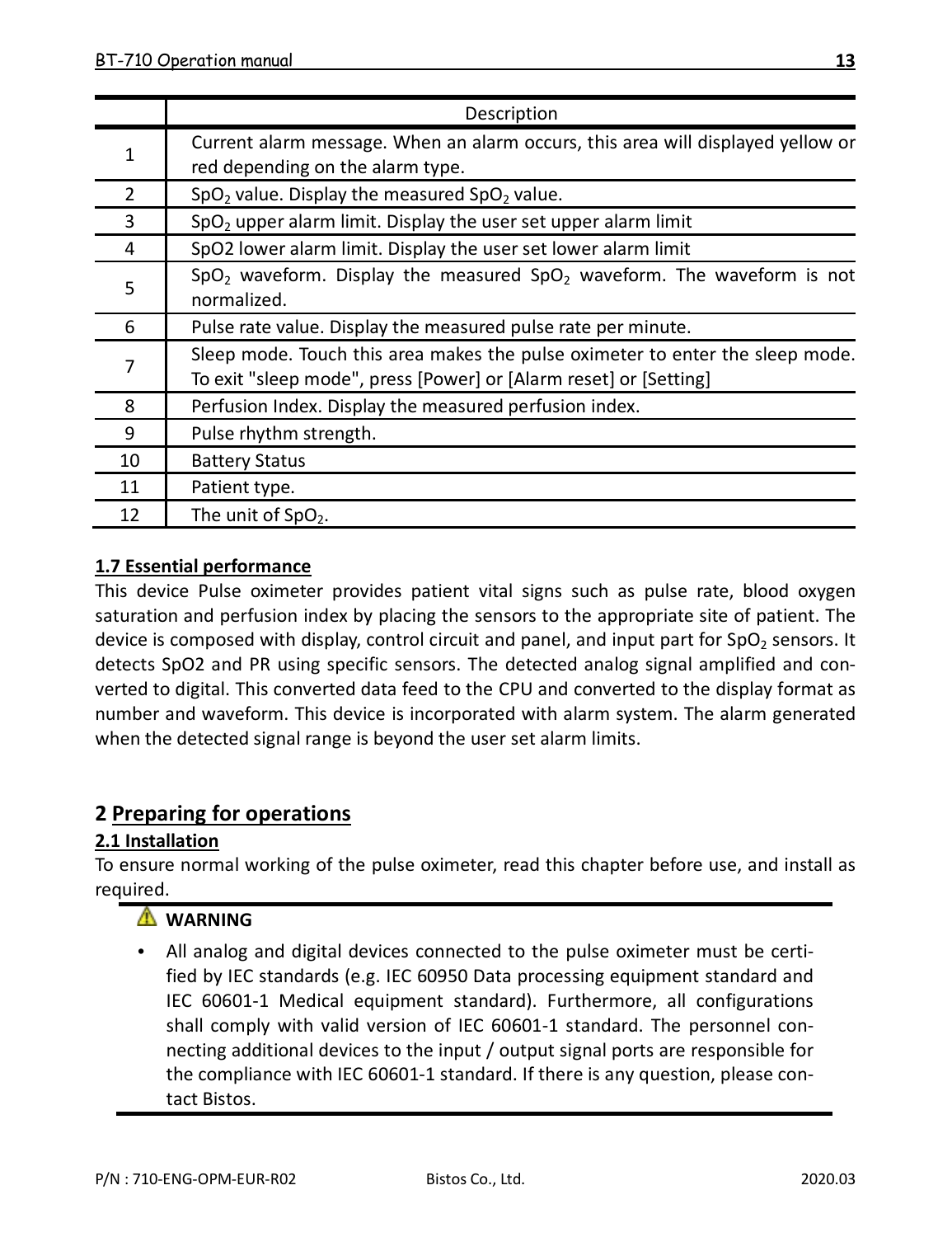- The copyright of pulse oximeter software belongs to Bistos. Without permission, any organization or individual shall not interpolate, copy or exchange by any means or form.
- When the pulse oximeter is combined with other devices, it must comply with IEC 60601-1:2005 + A1:2012, and should not be connected with multi-socket outlet or extension cord.

Prior to installation, the operator must ensure that the following space, power, environmental requirements are met.

2.1.1 Unpack and check

BT-710 pulse oximeter was inspected rigorously at the factory before delivery, in order to avoid being hit when transported, carried out careful packaging. Before unpacking, carefully inspect the package. If any damage, please immediately contact the Bistos. Unpack in the correct way, carefully remove the pulse oximeter and accessories from the box and check with the packing list. Check if there is any mechanical damage, and the all listed components are completely packed. If you have questions, please contact the marketing department of Bistos or agency.

Please keep the packing box and materials for use in future transporting or storage.

2.1.2 Power requirements

- DC power supply adapter (Model: UE10WCP1-050200SPA) Input: A.C. 100 V ~ 240 V, 50/60 Hz Output: D.C. 5 V, 2.0 A
- Built-in rechargeable lithium-ion battery: D.C. 3.7 V, 3000mAh (Model: JHY605085)
- 2.1.3 Environmental requirements

The storage, transport and use of the pulse oximeter must meet the following environmental requirements.

| Operating      | Ambient temperature                                                                                                                                    | $5^{\circ}$ C ~ 40 $^{\circ}$ C |  |
|----------------|--------------------------------------------------------------------------------------------------------------------------------------------------------|---------------------------------|--|
| environment    | Relative humidity                                                                                                                                      | 30 % ~ 85 % (Non-condensing)    |  |
|                | Atmospheric pressure                                                                                                                                   | 700 ~ 1060 mbar (hPa)           |  |
| Transportation | Prevent severe shock, vibration, rain and snow splashing during                                                                                        |                                 |  |
|                | transport.                                                                                                                                             |                                 |  |
|                | The packaged pulse oximeter should be stored in well-ventilated<br>room with ambient temperature -20 $\degree$ C ~ 60 $\degree$ C, relative humidity 0 |                                 |  |
| Storage        | ~ 95 % (Non-condensing), atmospheric pressure 700 $\sim$ 1060                                                                                          |                                 |  |
|                | mbar(hPa), and without corrosive gases.                                                                                                                |                                 |  |

The operating environment of the pulse oximeter should avoid noise, vibration, dust, corrosive or flammable and explosive materials. In order to allow air flowing smoothly and achieve good heat dissipation, at least 2 inches (5cm) clearance should be kept around the device.

When the device is moved from one environment to another, the device may have condensation due to the differences in temperature or humidity. In this case, wait until the condensation disappears before using the device.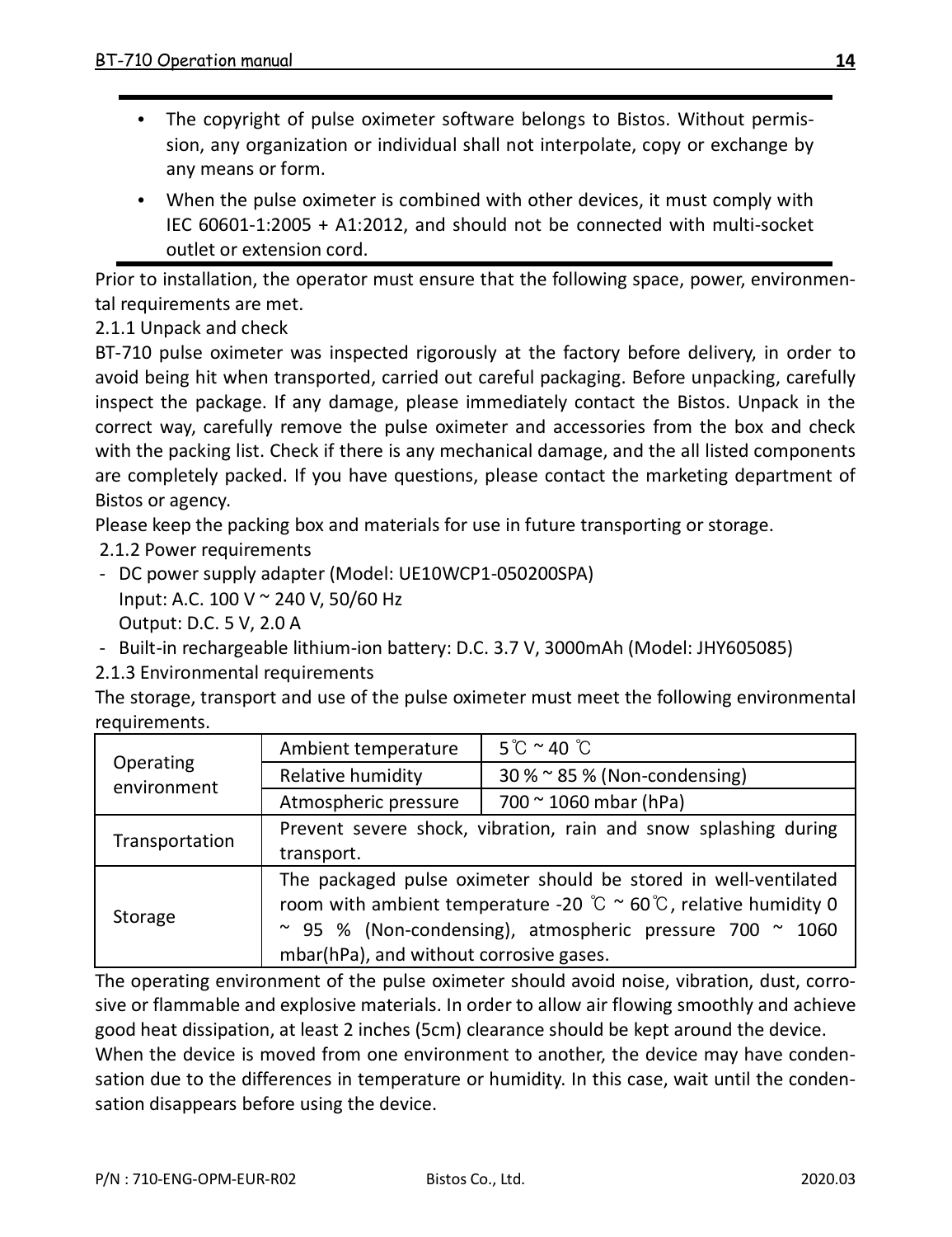## **WARNING**

• Ensure that the pulse oximeter is used under specified environment. Fail to do this, the technical specifications declared in this manual may not be met and it may result in damage to equipment and other unforeseen consequences.

#### **2.2 Connecting to power**

# **WARNING**

• Do not try to open the pulse oximeter when the power is connecting.

Connect to power adapter in the following steps:

- Make sure that the AC power supply meets the following specifications: A.C. 100V-240V, 50/60Hz.
- Use the power adapter provided with the pulse oximeter. Plug the power adapter into the power connector of the pulse oximeter, and plug the other end of the power adapter into the mains (low voltage power supply network facilities) power outlet.

#### **NOTE**

• The operation of pulse oximeter after the supply mains has been interrupted and is restored after a period of time that is longer than 30s.

# **3 Basic operations**

## **3.1 Turn on**

3.1.1 Check the pulse oximeter

- Before turn on the pulse oximeter, check whether there is mechanical damage to the pulse oximeter, and whether the external cables and accessories are connected correctly.
- Plug the power adapter into the AC power outlet. If using battery power, make sure the battery is fully charged.
- Check all the functions required to make sure that the pulse oximeter operates properly.

# **WARNING**

• If the pulse oximeter is damaged, or fails to work normally, do not use it. Please contact the maintenance personnel or Bistos immediately.

#### 3.1.2 Start the pulse oximeter

If finish to check the pulse oximeter, it is ready to start the pulse oximeter.

Press the **[Power]** key and the system enters the main interface within seconds.

- Once the power is supplied, the system performs a power-on self test to check the functions before start-up. If any fatal error occurs during boot up, the system will alarm. If this case persists, please stop to using the pulse oximeter and contact the maintenance personnel or Bistos.
- Check all available pulse oximeter functions to ensure that the pulse oximeter operate properly.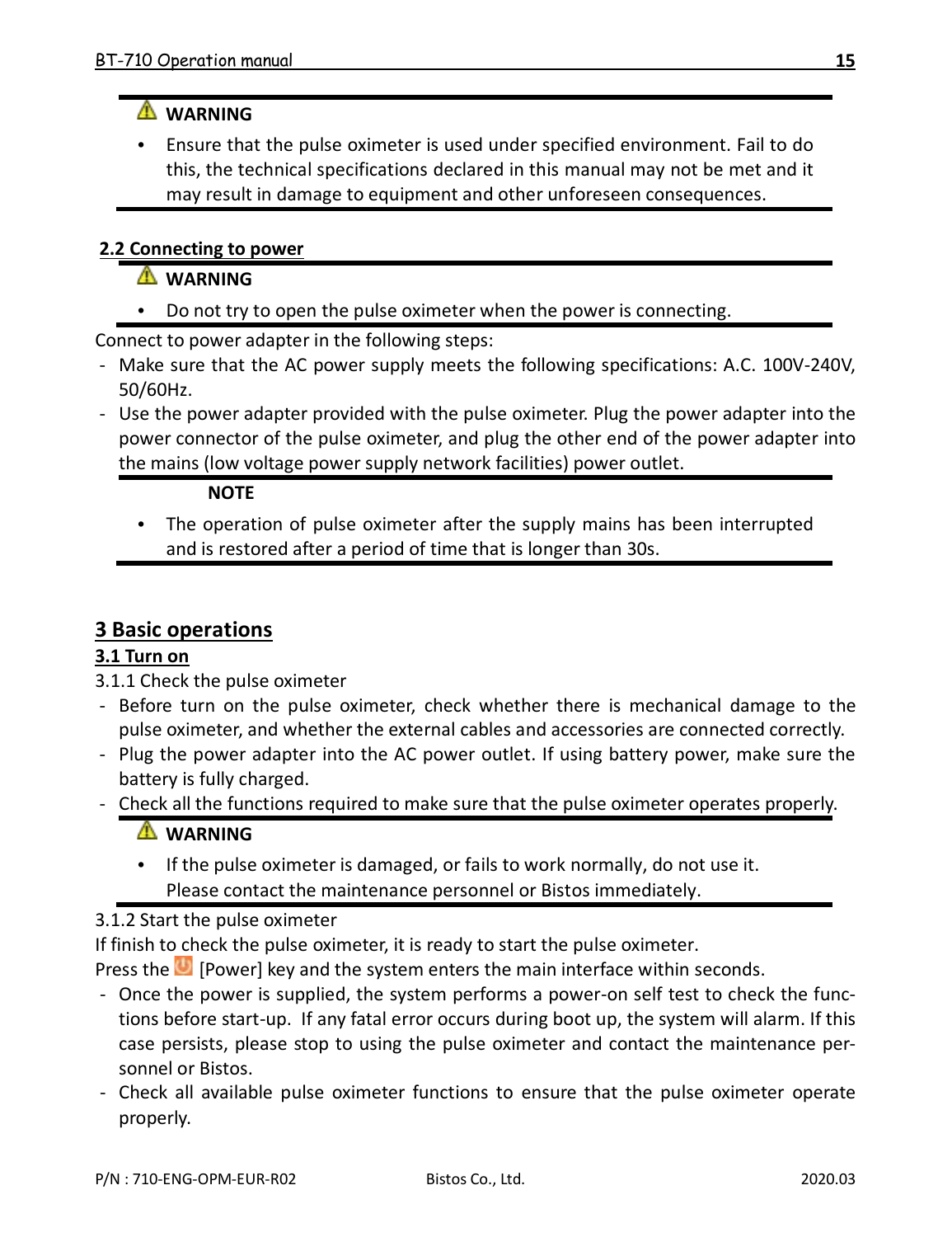- If the pulse oximeter equipped with a battery, charge the battery after each use to ensure sufficient power.
- After unpacking and use the pulse oximeter at first time, the pulse oximeter should be powered with adapter.

3.1.3 Connect the sensors

Connect the SpO<sub>2</sub> sensor probe to the pulse oximeter and the monitoring site of patient.

3.1.4 Start monitoring

Start monitoring in the following steps:

- Check if the patient cable is connected properly.
- Check if the settings of the pulse oximeter are corrects, such as patient type.
- For the details of parameter measurement or monitoring, see the appropriate section.
- The operator can operate according to their own habits, standing in front, left or right of the monitor, easy to observe and operate the monitor.

# **3.2 Turn off**

Turn off the pulse oximeter in the following steps

- Disconnect the sensor probe connected to the patient.
- Press and hold the [Power] key for 2 seconds to pop up the 3 seconds countdown window, and the pulse oximeter turns off in 3 seconds.

#### **CAUTION**

• If the pulse oximeter is not turned off properly, you can simply disconnect the power to shutdown forcibly. But the forced shutdown may cause data loss, and it is not recommended.

# **4 Setup the pulse oximeter**

In the main screen, Press the  $\blacksquare$  key enter the setup menu.



- $\checkmark$  Select "Patient Type", you can choose "Adult" or "Pediatric" or "Neonate". According to patient type, the settable PR alarm limit and default are changed.
- $\checkmark$  Select "Alarm Delay", you can choose "off", "1s", "2s", "3s", "4s", "5s", "6s", "7s" or "8s". It sets the time from the occurrence of a triggering event either in the patient, for physiological alarm conditions to when the alarm system determines that an alarm condition exists. Technical alarm conditions are not delayed.
- $\checkmark$  Select "Backlight", and enter value (Range: 0-5). It can set brightness of the background according to needs of use. "5" is the brightest.
- $\checkmark$  Select "Alarm Volume", which is alarm tone volume and settable among (Range: 0-9). "0" is alarm sound off.
- Select "Alarm Reminder Signal", you can choose "On", or "Off". It is periodic signal that reminds the operator that the alarm system is in an alarm signal inactivation for both physiological alarm conditions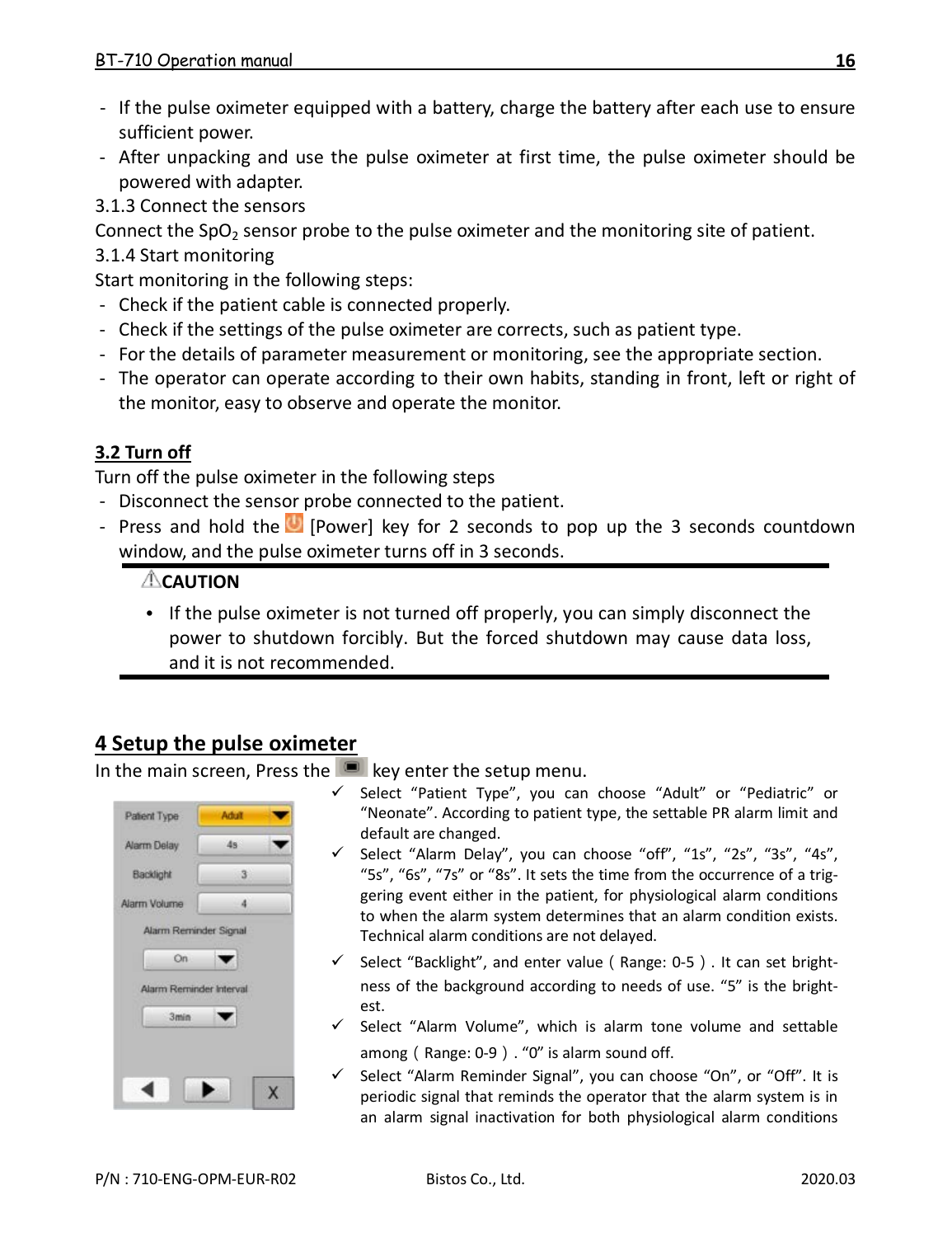

and technical alarm conditions.

- $\checkmark$  Select "Alarm Reminder Interval", when the "Alarm Reminder Signal" sets "On", you can choose alarm interval to "1min", "2min"or "3min".
- $S_{\text{short}}$   $\blacktriangleright$  key to display the following interface.
- Select "Year", "Month", "Day", "Hour", "Minute" and "Second", and set the current date.
- $\checkmark$  Select "Date Format", and set among the below date formats in accordance with custom.

"YYYY-MM-DD": Year- Month-Day. "MM-DD-YYYY": Month -Day-Year. "DD-MM-YYYY": Day-Month-Year.

 $\checkmark$  Select key to display the following interface.

|                  | English             |  |
|------------------|---------------------|--|
| <b>Folder</b>    |                     |  |
| ٠<br>Detaut<br>ı |                     |  |
|                  | 04/17/2018 15:45:45 |  |
|                  | V1.25 SVN 399       |  |
| <b>PERSON</b>    | WP 52               |  |
|                  |                     |  |
|                  |                     |  |
|                  |                     |  |

- Select "Displays", set "SpO2".
- $\checkmark$  Select "Language", and select the option as needed: "English": The interface language of the pulse oximeter is English. "Türkçe": The interface language of the pulse oximeter is Turkish. "Español": The interface language of the pulse oximeter is Spanish. "Français": The interface language of the pulse oximeter is French. "Polski": The interface language of the pulse oximeter is Polish. "Italiano": The interface language of the monitor is Italian. "Deutsch": The interface language of the monitor is German.
- $\checkmark$  Select "Default", clears all the setting except the date and time and go back to the initial factory setup.
- $\checkmark$  Select  $\blacktriangleright$  key to display the following interface.

# **5 SpO2**

#### **5.1 Overview**

Blood oxygen saturation  $(SpO<sub>2</sub>)$  is the percentage of oxyhemoglobin (HbO2) capacity bound by oxygen in the blood in the total hemoglobin (Hb) capacity that can be combined, that is, the concentration of oxygen in the blood.

The principle for monitoring the pulse  $SpO<sub>2</sub>$  is to fix the probe fingerstall on the patient's finger, use the finger as a transparent container for hemoglobin, use 660nm wavelength red light and 905nm near-infrared light as the incident light, maximum output power is 300 mW, measure the light transmission intensity through the tissue bed, and calculate the concentration of hemoglobin and SpO<sub>2</sub>.

The passing lights depend on a variety of factors, most of which are constant. However, one of these factors, the arterial blood flow, changes with time, as it is pulsating. By measuring the light absorbed during pulsating, it is possible to obtain the arterial blood SpO<sub>2</sub>. Detection pulsation can give a "plethysmography" wave and pulse rate signal.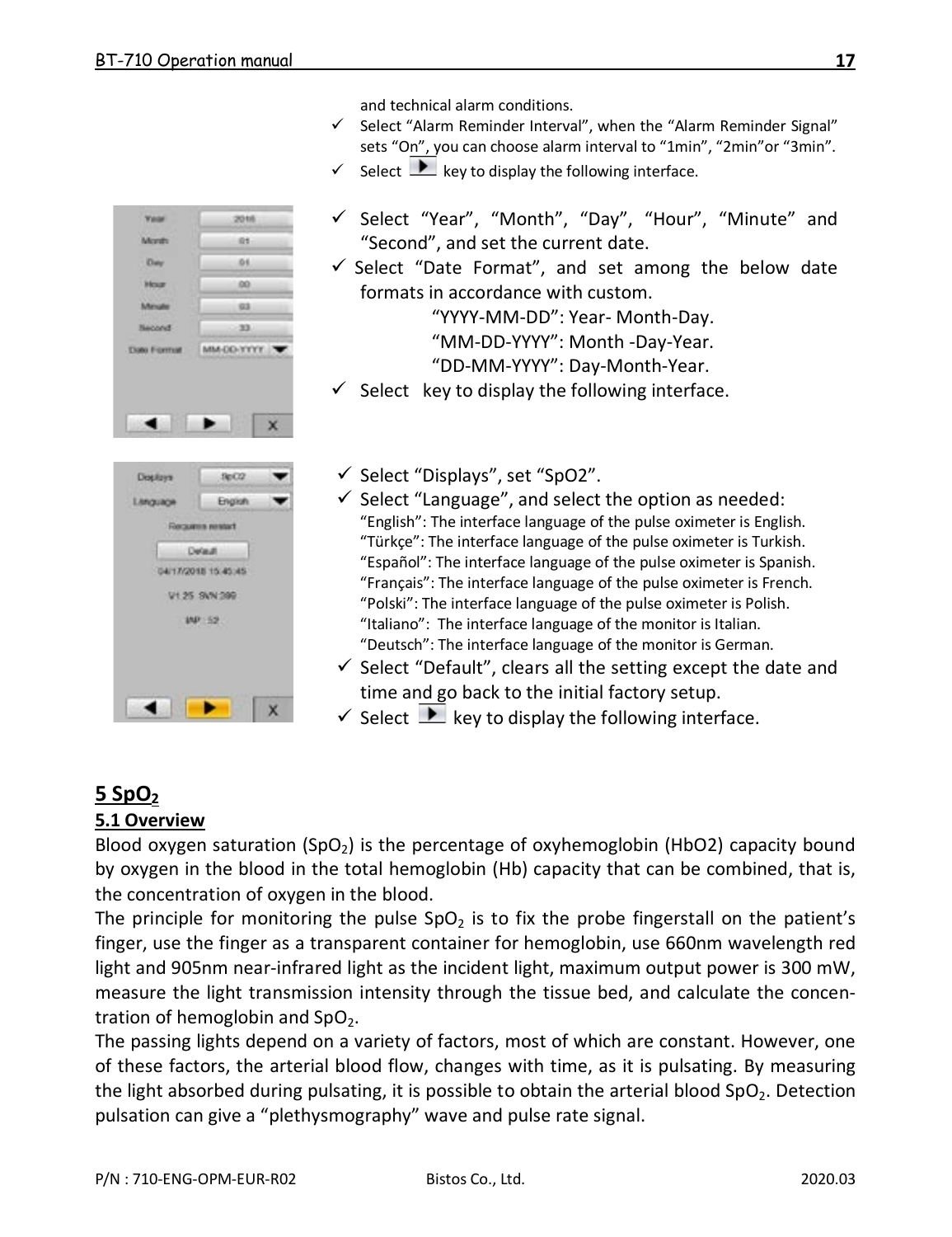The main screen displays "SpO<sub>2</sub>" value and "plethysmography" wave. While the monitor gets and displays the physiological signal from a patient, the pulse tone which is the auditory information signal. The volume of this pitch tone is user adjustable.

This pulse oximeter applies to measure SpO<sub>2</sub> of adults (>18 years), pediatric (<18 years,>30 days), neonate (<30 days). Contact SpO<sub>2</sub> probe to Patient's finger to get "SpO<sub>2</sub>" value and "plethysmography" wave.

SpO<sub>2</sub> function of this pulse oximeter has been calibrated in factory.

#### **NOTE**

• Information about wavelength range can be especially useful to clinicians.

#### **5.2 Safety information**

#### **WARNING**

- Please use SpO<sub>2</sub> sensor supplied from Bistos, operate in accordance with the Manual, and observe all warnings and precautions.
- Before monitoring, check whether the sensor probe is normal. When  $SpO<sub>2</sub>$ sensor probe is unplugged from the socket, the screen will display "SpO2 No Sensor connected" error message, and trigger an audible and visual alarm simultaneously.
- If the sensor or sensor packaging has signs of damage, do not use this  $SpO<sub>2</sub>$ sensor; return it to the manufacturer.
- If there is carboxyhemoglobin, methemoglobin or dye diluted chemical, the SpO<sub>2</sub> value will have deviation.
- When the patient has a tendency to hypoxia, use the oximeter to analyze blood samples in order to fully grasp the patient's condition.
- Do not put the sensor on limbs with arterial duct or intravenous tube.
- Do not intertwine electrosurgical equipment cable with the patient cable.
- Avoid using the pulse oximeter and sensors while using the NMR equipment, in order to avoid severe burns to the patient as a result of induced currents.
- During long time continuous monitoring of a patient, check the position of SpO<sub>2</sub> sensor once every 2 hours, and move properly when the skin changes or every four hours. Some patients may require more frequent inspection, such as patients with perfusion disorders or sensitive skin, because persistent and prolonged monitoring may increase unpredictable skin changes, such as allergies, redness, blistering or pressure necrosis.
- Before using, verify compatibility between the monitor and probe, otherwise it may cause injury to the patient.
- Functional testers cannot be used to evaluate the accuracy of pulse oximetry.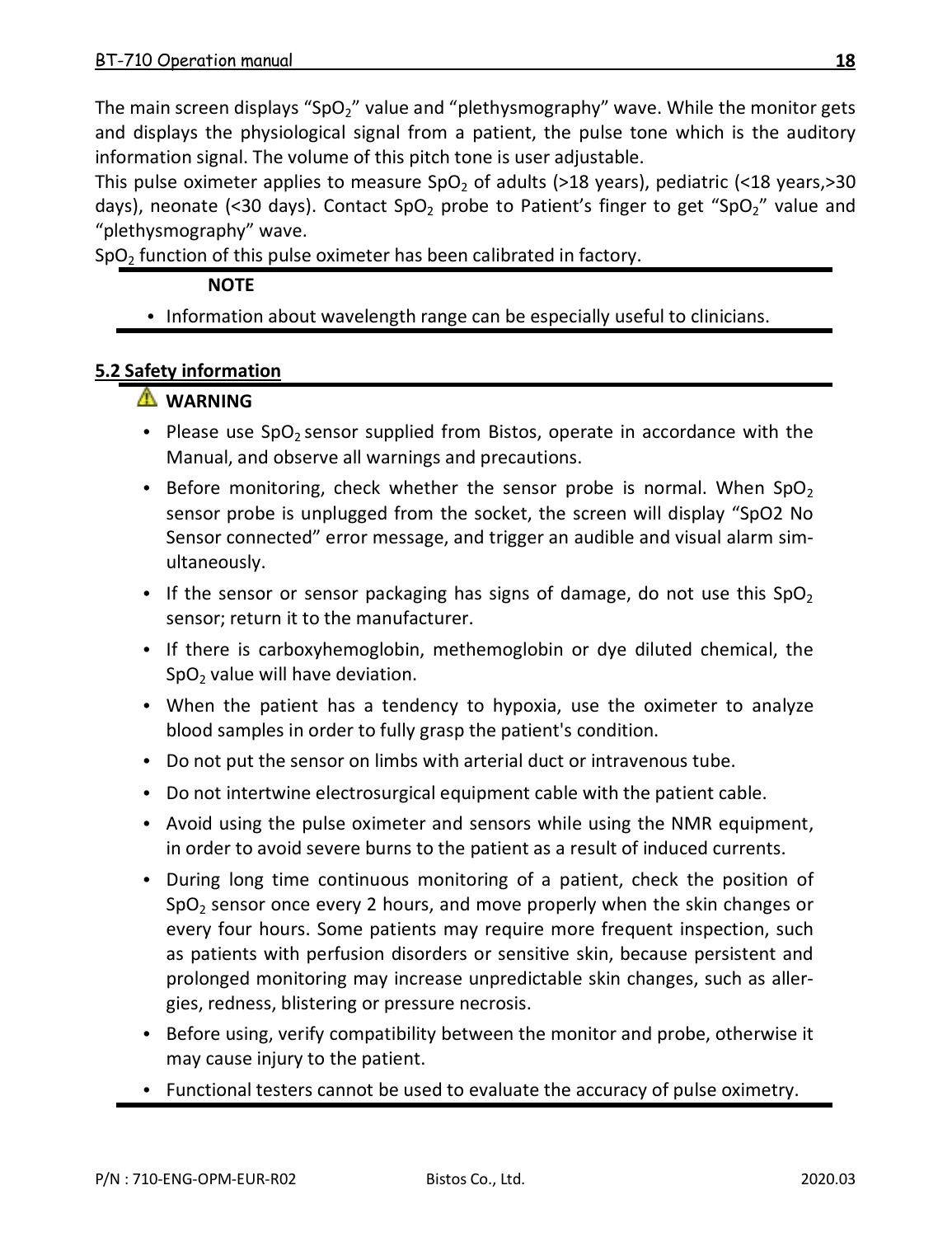#### **NOTE**

- Do not put the oxygen probe and blood pressure cuff on the same limb, because blood flow occlusion during blood pressure measurement will affect the SpO<sub>2</sub> readings.
- The pulse oximeter cannot be used to verify the accuracy of  $5pO<sub>2</sub>$  probe and  $SpO<sub>2</sub>$  equipment.

## **5.3 Monitoring steps**

 $(1)$  Act the appropriate SpO<sub>2</sub> sensor according to the patient.

- $(2)$  Turn on the pulse oximeter, and connect the SpO<sub>2</sub> sensor probe to the pulse oximeter.
- (3) Clean the measurement site, such as finger with nail polish.
- (4) Put the SpO<sub>2</sub> sensor probe on the patient's finger.
- (5) Select the appropriate alarm settings.
- (6) Start monitoring.

## **NOTE**

- When you turn on the pulse oximeter, plug in SpO<sub>2</sub> probe and connect patient's finger (or toe), monitor displays SpO<sub>2</sub> wave, "SpO<sub>2</sub> Pulse Search" displayed in the technical alarm area until the monitor measured SpO<sub>2</sub> value and pulse rate. "SpO2 Search Timeout" displayed in the technical alarm area until the pulse oximeter measured pulse rate. Check the sensor mounting position, whether the sensor is damaged or sensor type. Reconnect the sensor or use new sensor.
- The alarm message for signal inadequacy such as "SpO2 No Sensor connected", "SpO2 Sensor Off", "SpO2 Search Timeout", "SpO2 Signal Unstable", "SpO2 Sensor Error" and low priority alarm and indication for signal instability like "---" are meaning that the value of SpO2 or PR might be inaccurate.

Zimmi  $488$  $\mathbf{r}$ 

#### **5.4** Setting SpO<sub>2</sub>

Select the main screen to enter the SpO2 set interface

| Warre Speed.         | 25 mm/s<br>n |   | West Speed            |
|----------------------|--------------|---|-----------------------|
| Ways Mode            | <b>DOM</b>   | ▼ | Ways Mode             |
| <b>Automan Tetro</b> | 481          |   | <b>Average Time</b>   |
| Putes Volume : [1]   | 35           |   |                       |
|                      |              |   | <b>Futus Villatio</b> |
|                      |              |   |                       |
|                      |              |   |                       |
|                      |              |   |                       |
|                      |              |   |                       |
|                      |              |   |                       |
|                      |              | × |                       |

 $\triangleright$  Select "Wave Speed" and set wave speed to "12.5mm/s" or "25mm/s". The faster speed, the smoother wave.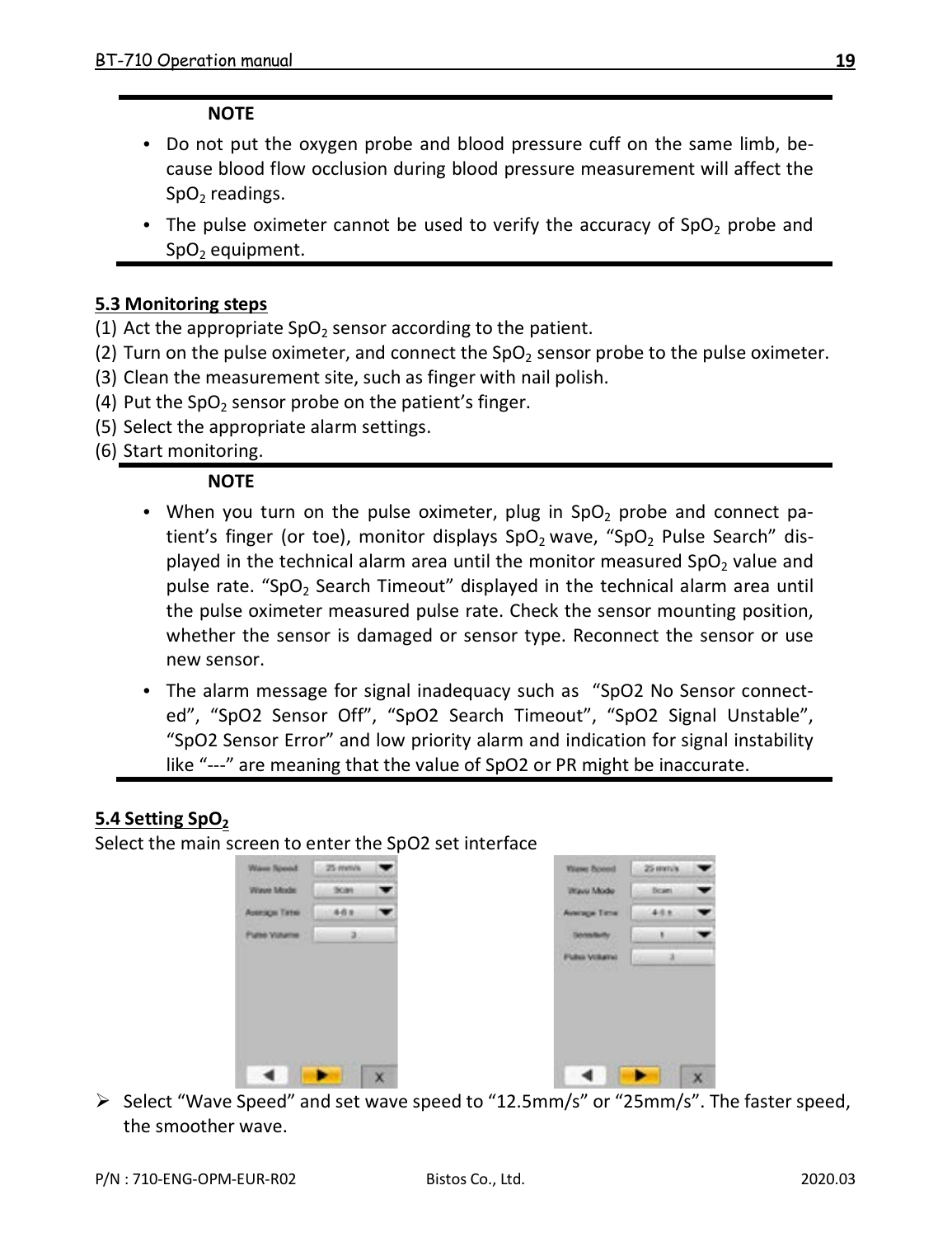- $\geq$  Select "Wave Mode", and set the wave drawing mode to "Scan" or "Fill". This displays a wave as line graph or filled line graph.
- $\triangleright$  Select "Average Time", and set the average time to "2-4s", "4-8s", "8-16s". According to the selected option, the module displays the average of data collected within that time. The shorter the averaging time is, the quicker the monitor responds to changes in the patient's oxygen saturation level.
- $\triangleright$  Select "Pulse Volume", and set the volume for auditory information signal for pulse rate ( Range: 0-9 ).
- $\geq$  Select "Sensitivity", and you can choose "1", "2", "3". It is responding speed for changes of parameter setup. It is faster when setting value is higher.
- $\triangleright$  Select  $\perp$  key to display the following interface.

| Alarm           | Detault |  |
|-----------------|---------|--|
| Alarm Level     | Mid     |  |
| Pl High Limit   | 20.00   |  |
| Pi Low Limit    | 0.00    |  |
| PR High Limit   | 120     |  |
| PR Low Limit    | 50      |  |
| SpO2 High Limit | 100     |  |
| SoO2 Low Limit  | 90      |  |

- Select "Patient Type", you can choose "Adult" or "Pediatric" or "Neonate". According to patient type, the settable PR alarm limit and default are changed.
- Select "SpO2 Low Limit", and set the SpO2 alarm low limit value (Range: 0-99), Adult/Pediatric/Neonate default: 90. The input cannot enter higher than the SpO2 alarm upper limit.
- Select "SpO2 High Limit", and set the SpO2 alarm upper limit value (Range: 1-100), Adult/Pediatric/Neonate default: 100/100/95. The input cannot enter less than the SpO2 alarm low limit.
- $\triangleright$  Select "PR Low Limit", and set the RP alarm low limit value (Adult Range: 15-299, Pediatric/Neonate Range: 15-349), Adult/Pediatric/Neonate default: 50/75/100. The input cannot enter higher than the PR alarm upper limit.
- Select "PR High Limit", and set the PR alarm upper limit value (Adult Range: 16-350), Pediatric/Neonate Range: 16-350), Pediatric/Neonate Adult/Pediatric/Neonate default: 120/160/200. The input cannot enter less than the PR alarm low limit.
- $\triangleright$  Select "PI Low Limit", and set the PI alarm low limit value (Range: 0.00-19.90). Default: 0.00.
- Select "PI High Limit", and set the PI alarm upper limit value (Range: 0.10-20.00). Default: 20.00.
- Select "Alarm Level", you can choose "Mid" or "High" of priority level for the physiological alarm.
- Alarm, Select "Default", the alarm parameter is set to the default value.

#### **NOTE**

• Setting values including alarm settings are stored and does not changed even when the power supply interrupted.

## **5.5 Measuring influencing factors**

During operation, the following factors can affect the accuracy of SpO<sub>2</sub> measurement:

 $\checkmark$  High-frequency radio wave interference, such as interference generated by the host

**20**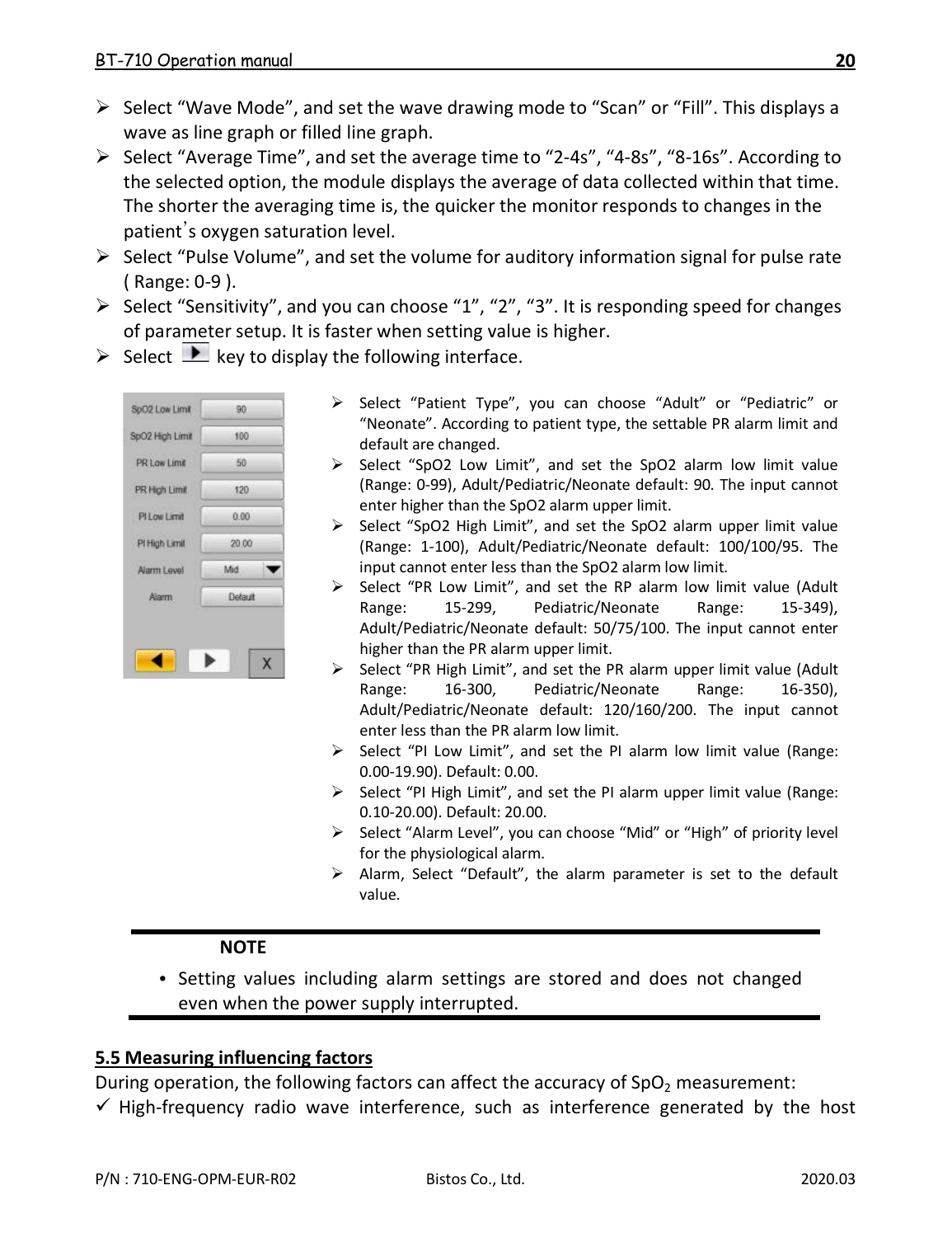system or interference from electrosurgery instrument connected to the system.

- $\checkmark$  Intravenous dve.
- $\checkmark$  Too frequent movement of the patient.
- $\checkmark$  External light radiation.
- $\checkmark$  Sensor is improperly installed or improperly in contact with the patient.
- $\checkmark$  Sensor temperature.
- $\checkmark$  The sensor is placed on limbs with blood pressure cuff, arterial duct or lumen tube.
- $\checkmark$  Concentration of non-functional hemoglobin such as carboxyhemoglobin (COHb) and methemoglobin (MetHb).
- $\checkmark$  Shock, anemia, hypothermia, and the application of vasoconstrictor drugs may reduce the arterial blood flow to a level that cannot be measured.
- $\checkmark$  The measurement also depends on the absorption of specific wavelengths of light by oxyhemoglobin and reduced hemoglobin. If there is any other substance that absorbs the same wavelength, the measurement may have false or low SpO<sub>2</sub> values, such as: carbon hemoglobin, methemoglobin, methylene blue, and indigo carmine.
- $\checkmark$  SpO<sub>2</sub> probe described in Annex is recommended.
- Operating environment limit: Operating temperature range: 5~40℃, Humidity range: 30%~85% (non-condensing) Atmospheric pressure: 700hPa~1060hPa.

#### **5.6 Technical description**

- $\checkmark$  The SpO2 sensor probe (specified in Chapter 11) material which contacts patients or other staff has passed the biocompatibility test and meet the requirements of ISO 10993- 1.
- $\checkmark$  Fluke's index 2XL Oxygen Analyzer can be used to check the function of the pulse oximeter and can be used to assess the accuracy of the pulse rate but cannot be used to assess the accuracy of blood oxygen.
- $\checkmark$  Functional testers cannot be used to evaluate the accuracy of pulse oximetry probe and pulse oximetry.
- $\checkmark$  Measure the maximum temperature between the oxygen probe and the tissue contact surface: Measured as described in Annex BB of ISO 80601-2-61, the temperature is less than  $41 °C$
- $\checkmark$  The PR accuracy shall be stated as the root-mean-square (rms) difference between paired pulse rate data recorded pulse oximeter equipment and with a reference method (E.G, an electronic pulse simulator, ECG heart rate, palpated pulse, thoracic auscultator or a second pulse equipment which has been qualified by comparison to one of these references).

## **6 Review**

Use the trend screen to recall all the historical patient data in a list, including monitoring time (in 1-minute intervals), and SpO<sub>2</sub> and PR values. The most recent measurements display at the top of the list.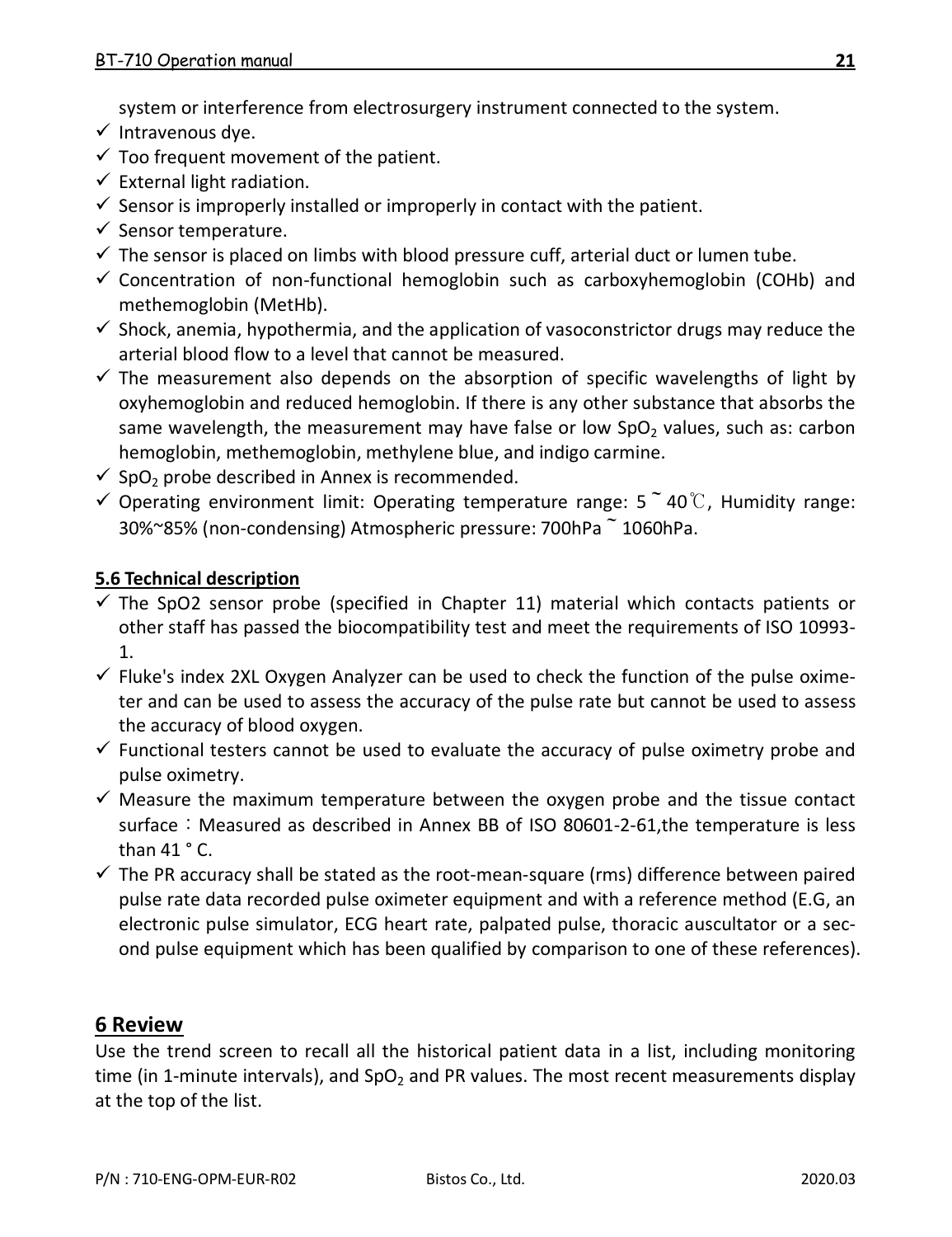

Figure 6-1: SpO<sub>2</sub> Trend (1)

meyengene  $Pra-2t$ ٠

Figure 6-2: SpO<sub>2</sub> Trend (2)

# **7 Alarm**

Alarm means that the pulse oximeter prompts the medical staff through sound and light when the abnormal changes in vital signs are monitored or the pulse oximeter has a failure or is unable to monitor the patient successfully. For better viewing those alarms, it is recommended to look straight at the display when using the monitor.

# **WARNING**

In any single area (e.g. intensive care unit), it can be a potential danger if there are the same or similar devices using different alarm preset.

After setting, the alarm and other parameters of the monitor won't be lost when the system is power off, unless modified manually. Connect the power again and turn on the monitor, it will resume normal working, and the alarm and other parameters remain unchanged.

To view historical data:

- $\checkmark$  Press the  $\textcircled{\tiny{\textsf{B}}}$  [Setting] key twice to display the Trend screen.
- $\checkmark$  Select  $\checkmark$  or  $\checkmark$  key to page up and down to view patient data.
- $\checkmark$  Press  $\checkmark$  key to exit the Trend screen and display the Main screen or press the  $\blacksquare$  [Setting] key to see the trend graph.

- Select 'SpO2', 'PR' or 'PI' to see.
- $\checkmark$  Press  $\checkmark$  key to exit the Trend screen and display the Main screen.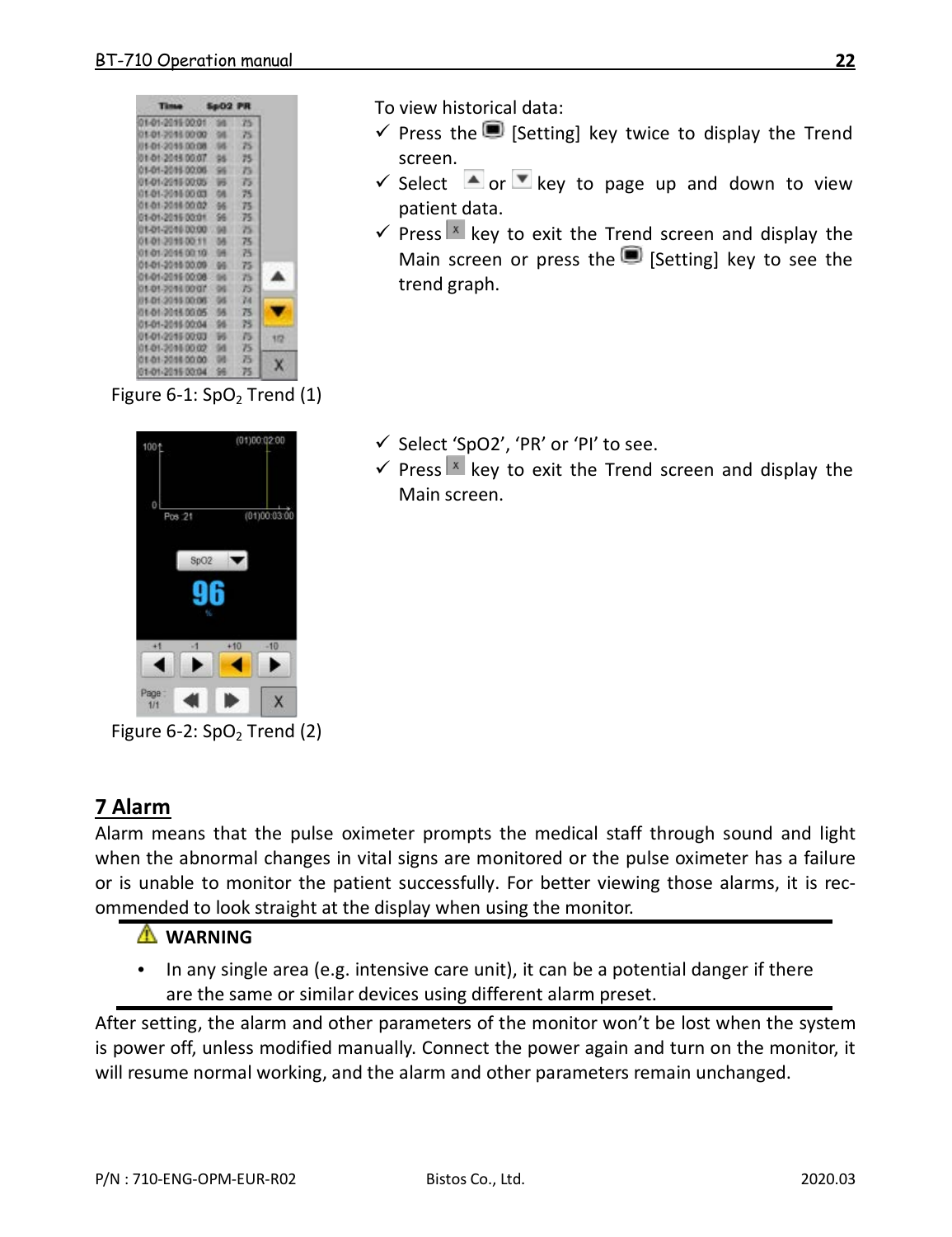## **7.1 Alarm types**

According to the nature of the alarm, the alarms of the monitor can be divided into physiological alarms, technical alarms, alarm reminder signal and prompt messages.

 $\checkmark$  Physiological alarms

A physiological alarm is usually triggered when a physiological parameter of the patient exceeds the alarm limit or the patient has physiological abnormalities. The information of physiological alarm is displayed in the physiological alarm area on top of the screen.

Technical alarms

Technical alarm is also known as a system error message, which is caused by improper operation or system failure resulting in system malfunction or monitoring result distorted. The information of technical alarm is displayed in the technical alarm area on top of the screen.

 $\checkmark$  Alarm Reminder Signal

Alarm Reminder Signal is periodic signal that reminds the operator that the alarm system is in an alarm signal inactivation for both physiological alarm conditions and technical alarm conditions.

 $\checkmark$  Prompt messages

Strictly speaking, the prompt messages are not alarms. The monitor also will display some information associated with system status in addition to the physiological alarms and technical alarms, and generally such information do not involve the patient's vital signs. The prompt messages generally appear in the technical alarm area and parameters area.

#### **7.2 Alarm condition priorities**

According to the severity of the alarm conditions, the physiological alarms of the monitor can be divided into high priority, medium priority.

 $\checkmark$  High priority alarms

The patient is in critical condition that is life-threatening, and should be immediately rescued, or the monitor has a serious mechanical failure or malfunction, causing it unable to detect the patient's critical state and endangering the patient's life.

 $\checkmark$  Medium priority alarms

The patient's physiological signs are abnormal and appropriate measures or treatment should be taken immediately, or although it won't endanger the patient's life, the mechanical failure or deactivation of the monitor will affect the normal monitoring of key physiological parameters.

 $\checkmark$  Low priority alarms

The certain monitoring function is invalid due to mechanical failure or deactivation, but it won't endanger the patient's life.

The levels of some physiological alarms can be modified. But, the priority of all technical alarms and some physiological alarms have been set in the monitor at the factory and cannot be modified by the user.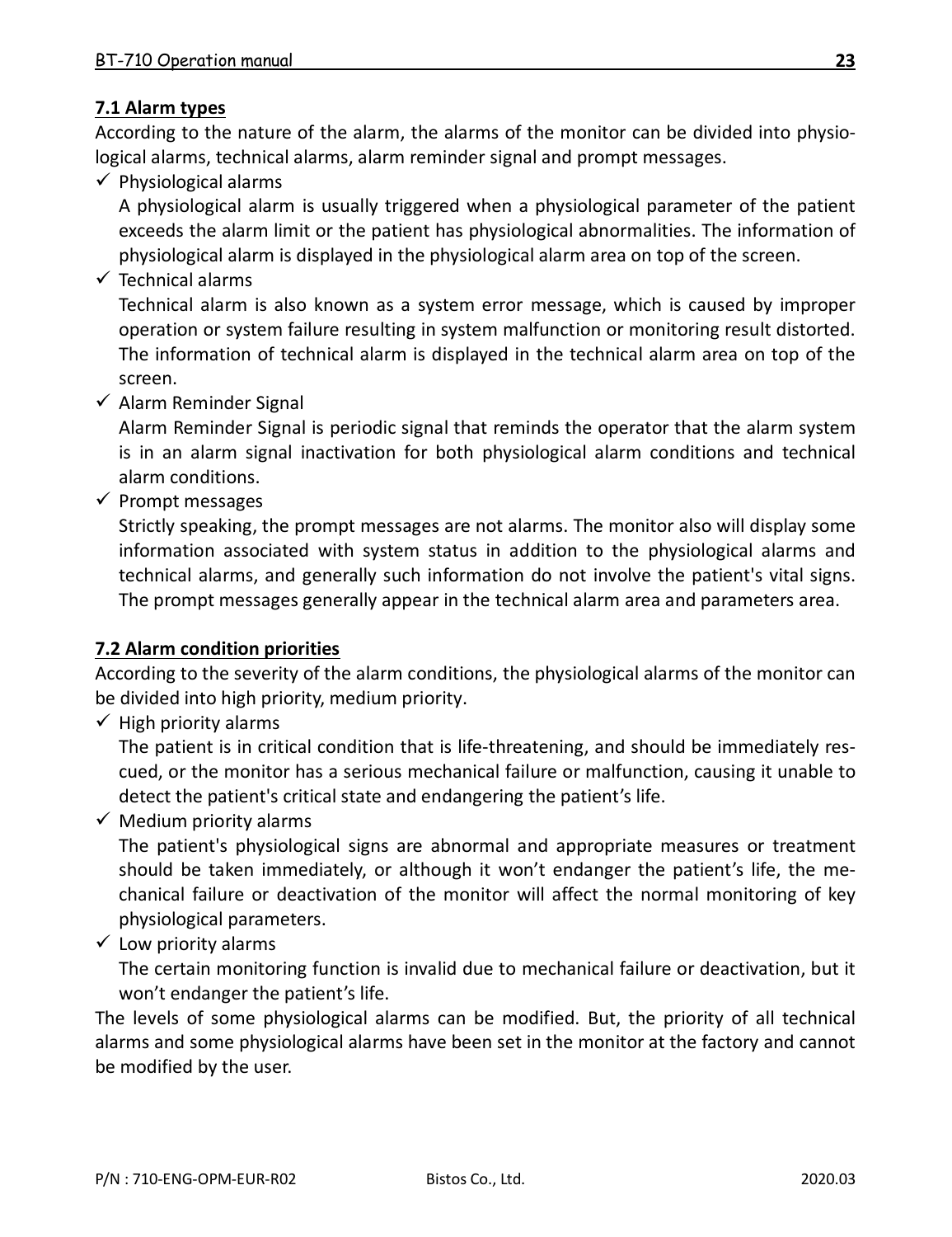## **7.3 Alarm mode**

When an alarm occurs, the monitor uses the following audible or visual alarm to prompt the user:

- $\checkmark$  Visual alarm
- $\checkmark$  Audible alarm
- Alarm info
- $\checkmark$  Parameter flashing

Of which, the visual alarm, audible alarm, and alarm information distinguish the alarm levels in a different manner respectively.

#### 7.3.1 Visual alarm

When an alarm occurs, the alarm indicator will flash in different colors and frequencies to prompt the alarm priority.

- $\checkmark$  High priority alarm: Red
- Medium and Low priority alarm: Yellow

#### 7.3.2 Audible alarm

An audible alarm is that the monitor prompts the alarm priorities with alarm tone characteristics when an alarm occurs.

Audible alarm pattern:

- High priority alarm: Beep-beep-beep--beep-beep----beep-beep-beep--beep-beep
- $\checkmark$  Medium priority alarm: Beep-beep-beep
- $\checkmark$  Low priority alarm: Beep-

#### 7.3.3 Alarm information

Alarm information displayed on the physiological or technical alarm area of the monitor indicates the corresponding alarm information when an alarm occurs. The system will distinguish the alarm priority with different background colors:

 $\checkmark$  High priority alarm: Red

- $\checkmark$  Medium priority alarm: Yellow
- $\checkmark$  Low priority alarm: Yellow

The following flags in front of physiological alarms are used to distinguish the alarm priorities.

- $\checkmark$  High priority alarm: \*\*\*
- $\checkmark$  Medium priority alarm: \*\*
- $\checkmark$  Low priority alarm: \*

#### 7.3.4 Parameter flashing

When the physiological parameter values in the parameter area will flash once per second, and the indicator for the upper limit and lower limit of the parameter area will also flash at the same frequency, it indicating that the parameter exceeds the upper limit or lower limit.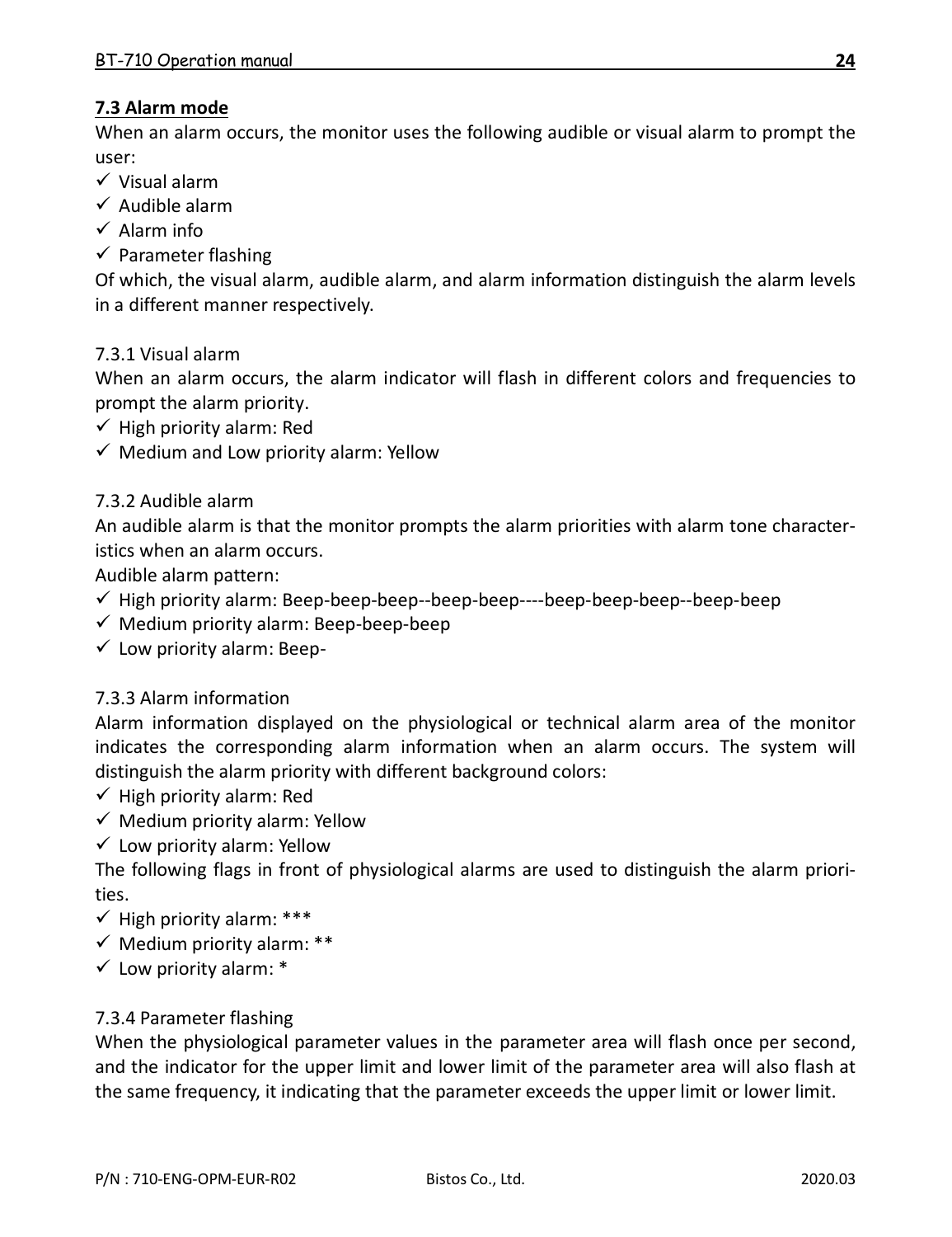#### **7.4 Alarm state**

7.4.1 Alarm reset

Select  $\overline{20}$  button, and you can temporarily turn off the alarm sound of currently occurring physiological alarms of the pulse oximeter, but the alarm information is still retained. For technical alarms, clear the alarm state, display alarm prompt information, the alarm state icon area displays the  $\frac{1}{2}$  icon. When a new physiological alarm or technical alarm occurs, the alarm reset is automatically canceled.

#### 7.4.2 Alarm sound off

When "Alarm Volume" sets "0", the alarm state area on the screen shows the icon. If "Alarm Volume" sets bigger than "0", the system will cancel alarm sound off state.

# **WARNING**

• When the alarm is off, and the alarm reminder signal is on, the system will have alarm reminder tone.

## **7.5 Alarm information**

This chapter lists some important physiological and technical alarm information, and some alarms are not necessarily listed.

Note that in this chapter: P column indicates the default alarm priority: H indicates high priority, M indicates middle priority, L indicates low priority, and "\*" indicates configurable priority by the user.

Corresponding countermeasures are listed for each alarm message. If you operate in accordance with the countermeasures but the problem persists, contact your service personnel.

| Source                         | SpO <sub>2</sub>   |                                            |         |                                                                                                                                                          |
|--------------------------------|--------------------|--------------------------------------------|---------|----------------------------------------------------------------------------------------------------------------------------------------------------------|
|                                |                    | Default                                    |         | <b>Causes and countermeasures</b>                                                                                                                        |
| Parameter                      | Alarm<br>message   | Value<br>(Adult/<br>Pediatric/<br>Neonate) | P       |                                                                                                                                                          |
| $SpO2$ High<br>I imit          | $SpO2$ Too<br>High | 100/100/95                                 |         | SpO <sub>2</sub> value is higher than the settled upper<br>alarm limit or lower than the settled lower<br>alarm limit. Check the patient's physiological |
| SpO <sub>2</sub> Low<br>I imit | $SpO2$ Too<br>l ow | 90<br>M                                    |         | condition, and check if the patient category<br>and alarm limit settings are appropriate for<br>the patient.                                             |
| PR High<br>I imit              | PR Too<br>High     | 120/160/200                                | $\star$ | PR value is higher than the settled upper<br>alarm limit or lower than the settled lower<br>alarm limit. Check the patient's physiological               |
| PRIOW<br>I imit                | PR Too<br>I ow     | 50/75/100                                  |         | condition, and check if the patient category<br>and alarm limit settings are appropriate for<br>the patient.                                             |

 $\checkmark$  Physiological alarm information.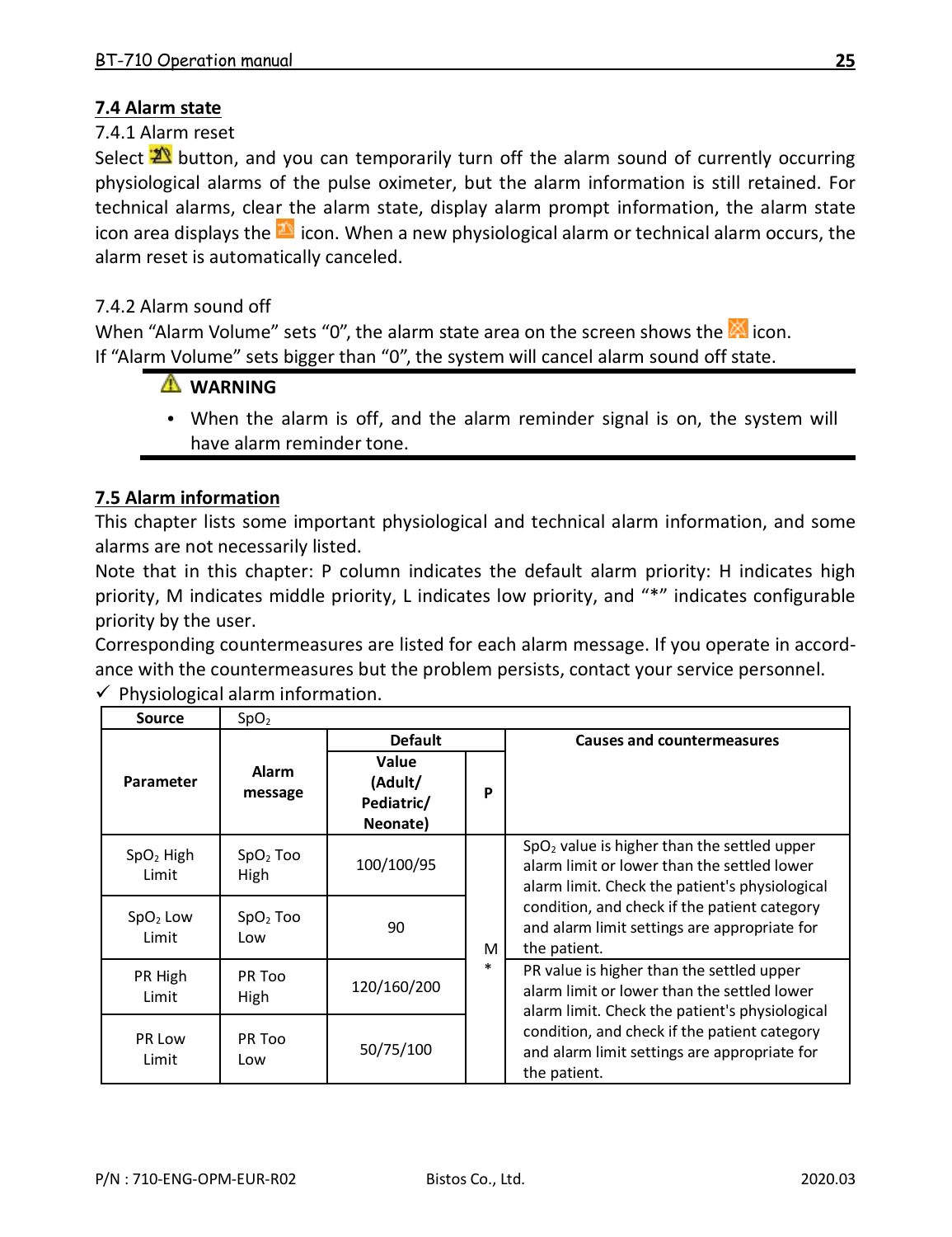| PI High<br>Limit | PI Too<br>High | 0.00  |   | PI value is higher than the settled upper<br>alarm limit or lower than the settled lower<br>alarm limit. Check the patient's physiological<br>condition, and when the PI alerts the |  |
|------------------|----------------|-------|---|-------------------------------------------------------------------------------------------------------------------------------------------------------------------------------------|--|
| PI Low limit     | PI Too<br>l ow | 20.00 |   | clinician to consider another monitoring site.                                                                                                                                      |  |
| ۰                | No Pulse       |       | н | The physiological signal shows a potentially<br>life-threatening drop in oxygen saturation.<br>Check the patient's physiological condition.                                         |  |

## Technical alarm information.

| Source           | Alarm                                      | P   | <b>Causes and countermeasures</b>                                                                                                                                                                                                                                                                                                                                                                                                                                                                                                     |
|------------------|--------------------------------------------|-----|---------------------------------------------------------------------------------------------------------------------------------------------------------------------------------------------------------------------------------------------------------------------------------------------------------------------------------------------------------------------------------------------------------------------------------------------------------------------------------------------------------------------------------------|
|                  | message                                    |     |                                                                                                                                                                                                                                                                                                                                                                                                                                                                                                                                       |
|                  | SpO <sub>2</sub> No<br>Sensor<br>connected |     | Indicates the condition that SpO <sub>2</sub> sensor cable is unplugged<br>from the socket.                                                                                                                                                                                                                                                                                                                                                                                                                                           |
| SpO <sub>2</sub> | SpO <sub>2</sub> Search<br>Timeout         | п   | When you turn on the monitor, plug in SpO <sub>2</sub> probe and<br>connect patient's finger (or toe), monitor displays SpO2 wave,<br>"SpO <sub>2</sub> Pulse Search" displayed in the technical alarm area until<br>the monitor measured SpO <sub>2</sub> value and pulse rate. "SpO <sub>2</sub> Search<br>Timeout" displayed in the technical alarm area until the<br>monitor measured pulse rate. Check the sensor mounting<br>position, whether the sensor is damaged or sensor type.<br>Reconnect the sensor or use new sensor. |
|                  | SpO <sub>2</sub> Sensor<br>Off             |     | SpO <sub>2</sub> sensor falls off from the patient or monitor, malfunctions,<br>or sensor other than specified in this Manual is used. Check the<br>sensor mounting position, whether the sensor is damaged or<br>sensor type. Reconnect the sensor or use new sensor.                                                                                                                                                                                                                                                                |
|                  | <b>Battery Low</b>                         | M   | Connect to DC power supply, and charge the battery, and<br>power with the battery as needed after fully charged.                                                                                                                                                                                                                                                                                                                                                                                                                      |
| Battery          | System will<br>shutdown                    | N/A | Press down the keys more than 2 seconds and the system will<br>display the alarm message "The system will shut down 3<br>seconds"                                                                                                                                                                                                                                                                                                                                                                                                     |

## **8 Battery**

## **8.1 Overview**

The pulse oximeter has a built-in rechargeable battery to ensure that the pulse oximeter can also be used normally in case of patient transfer or power failure. When the oximeter is connected to a DC power source, it will charge the battery no matter whether the pulse oximeter is turned on or not. In the case of power failure, the system will automatically use the battery to power the pulse oximeter to avoid interrupting the pulse oximeter working. The battery icon on the screen indicates the battery status:



Battery is working properly and is fully charged.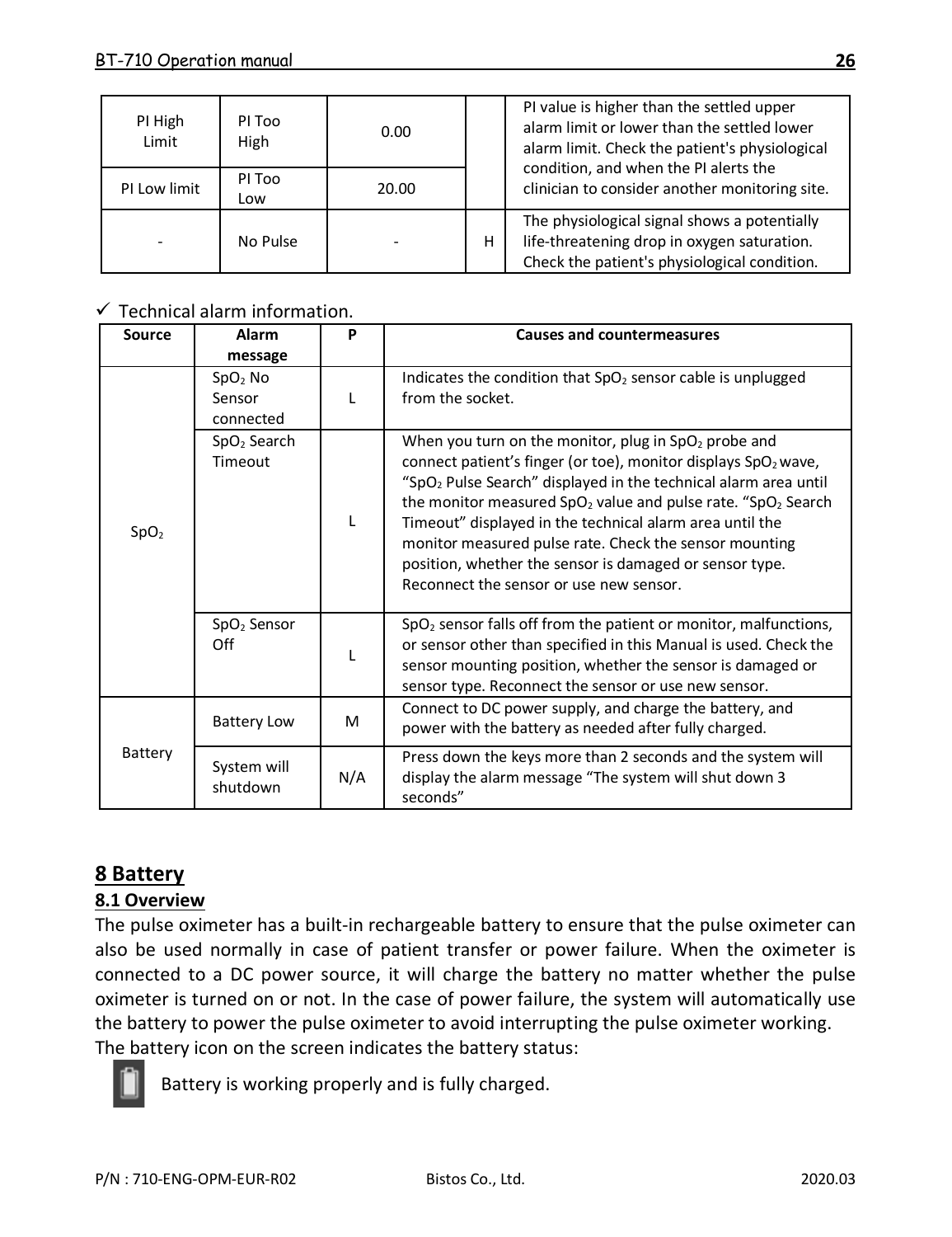Battery is working properly and the green part indicates the battery power.

Battery power is low, and requires charging immediately, or else the pulse oximeter will turn off automatically.

Battery is not installed.



Battery is properly installed and being charged.

The battery power can only maintain for some time. Low battery voltage will trigger a high level technical alarm "Battery Low"; in this case, connect the pulse oximeter to DC power and charge the battery.

## **8.2 Battery usage guide**

Battery life depends on the frequency and time of use. If the battery maintenance and storage are proper, the lithium battery life is three years. If you do not use the battery properly, its life may be shortened. It is recommended to replace the lithium battery once every three years.

In order to ensure the maximum capacity of the battery, please note the following usage guide:

- $\checkmark$  Before using the battery, please read this manual and labels on the battery surface carefully.
- $\checkmark$  Do not drop the battery.
- $\checkmark$  If it won't be used for a long time (over three months), please store the battery properly. Charge the battery to 50%, and wrap the battery with non-conductive material in order to avoid direct contact with metal, resulting in damage. Keep the battery in a cool dry place.
- $\checkmark$  Check the battery performance once every two years. Before servicing the pulse oximeter or you suspect that the battery is the fault, also check the battery performance.

## **WARNING**

- Keep the battery out of the reach of children.
- Use only the designated battery.
- If the battery is damaged or leaks, replace it immediately. Do not use a defective battery for the monitor.
- Do not open the battery compartment. Only the qualified service personnel authorized by the manufacturer can open the battery compartment and replace or check the battery, and when it needs replacement, the replacement should be same model with established battery.
- Do not disassemble the battery, throw it in fire, or short-circuit it. Battery fire, explosion and leakage may lead to personal injury. Do not touch the leaking battery with bare hand directly.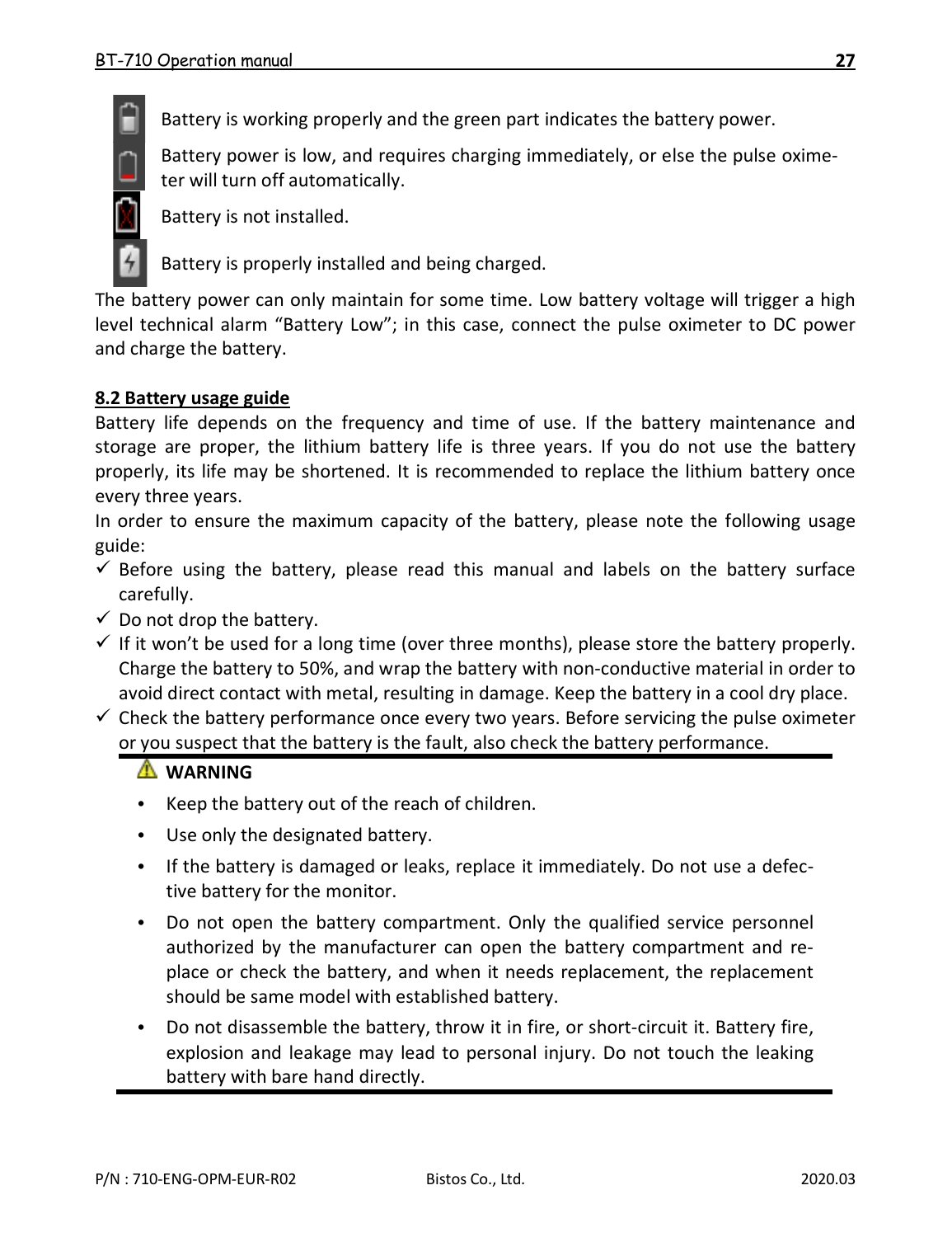#### **8.3 Checking battery performance**

Please refer to the following steps to check the battery performance:

- $\checkmark$  Disconnect the pulse oximeter from the patient and stop the monitoring or measurement.
- $\checkmark$  Connect DC power to the monitor, and charge the battery for more than 4 hours uninterruptedly.
- $\checkmark$  Disconnect the DC power and power the pulse oximeter with battery until the pulse oximeter is turned off.
- $\checkmark$  Battery duration reflects the battery performance.

If the battery operating time is significantly shorter than the time stated in specifications, please contact our service personnel for replacing the battery.

# **WARNING**

• Do not open the battery compartment. Only the qualified service personnel authorized by the manufacturer can open the battery compartment and replace or check the battery, and when it needs replacement, the replacement should be same model with established battery.

# **8.4 Battery recycling**

If the battery has visible damage or cannot store power, it should be replaced and recycled properly. Follow the appropriate regulations to dispose of used batteries.

# **WARNING**

• Do not disassemble the battery, throw it in fire, or short-circuit it. Battery fire, explosion and leakage may lead to personal injury. Do not touch the leaking battery with naked hand directly.

## **9 Caring and cleaning**

#### **9.1 Overview**

In the using process, please make sure that there is no dust on or near your device. To prevent damage, please use the diluted detergents and disinfectants specified in this manual, and use the lowest possible concentration. For the damage or accident caused by using other materials or methods, our company does not assume any responsibility.

#### **9.2 Cleaning**

The device should be cleaned regularly. In the heavily polluted environment, increase the frequency of cleaning. Before cleaning, please consult the hospital about device cleaning requirements.

Below are available cleaning agents:

- $\checkmark$  Diluted ammonia
- $\checkmark$  Diluted sodium hypochlorite (washing bleach)
- $\checkmark$  Diluted formaldehyde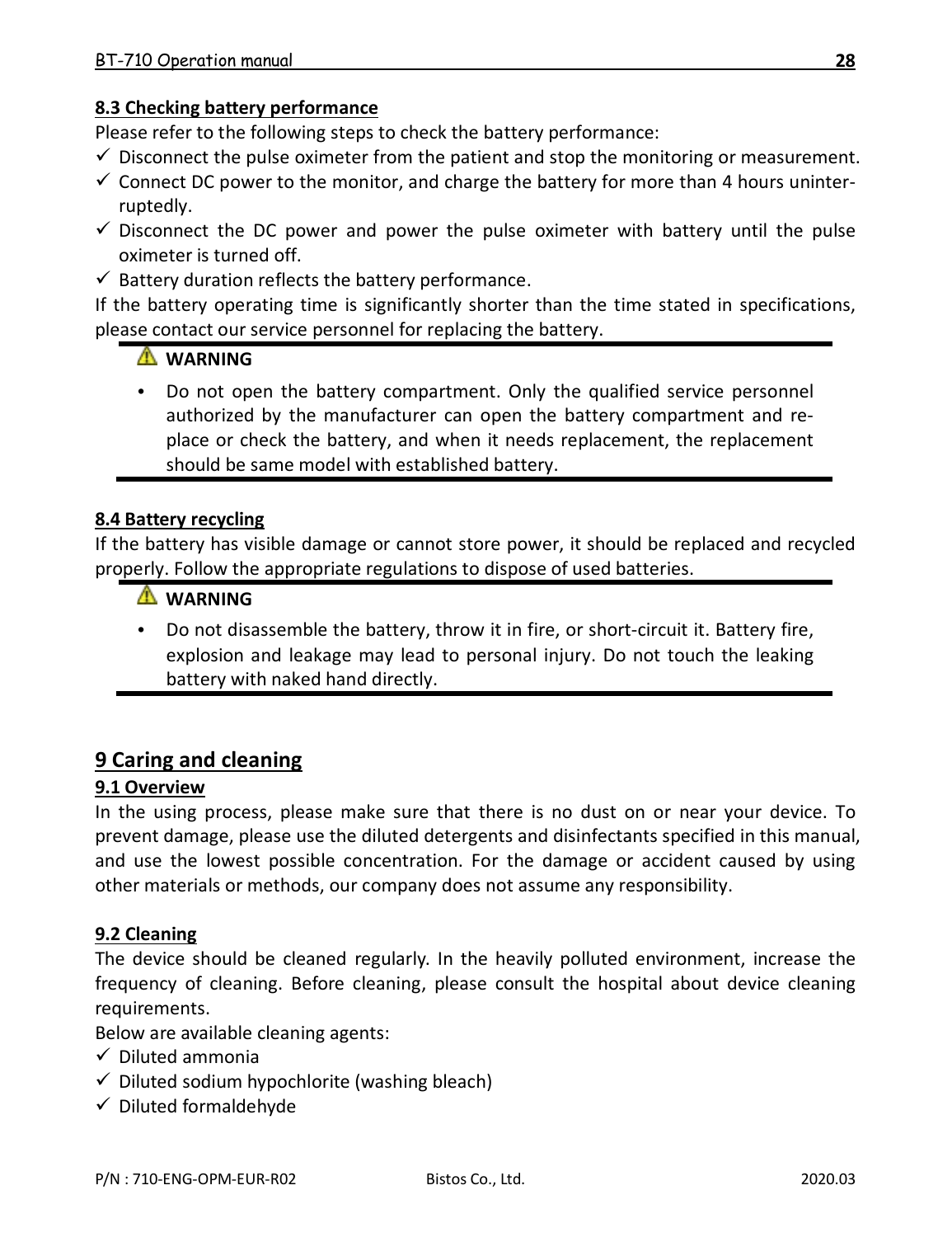- Hydrogen peroxide (3%)
- $\checkmark$  Ethanol (70%)
- $\checkmark$  Isopropanol (70%)

Before cleaning:

- $\checkmark$  Turn off the pulse oximeter, disconnect the power cord.
- $\checkmark$  Use a soft cotton ball to adsorb appropriate amount of cleaning agent and wipe the display screen.
- $\checkmark$  Use a soft lint-free cloth to adsorb appropriate amount of cleaning agent and wipe the surface of the device.
- $\checkmark$  If necessary, use a clean, dry, lint-free cloth to remove any excess detergent.
- $\checkmark$  Dry the device naturally in a ventilated cool environment.

# **WARNING**

- Before cleaning the pulse oximeter or sensor, turn off the power and disconnect the DC power.
- The pulse oximeter should be kept clean. It is recommended to regularly clean the enclosure surface and the display screen. Cleaning the enclosure with nonetching cleaner such as soap and water.

# **ACAUTION**

- To avoid damaging the pulse oximeter:
- Do not use strong solvents such as acetone.
- Most cleaners must be diluted before use. Diluting should be according to the manufacturer's instructions.
- Do not use abrasive materials (such as steel wool).
- Do not allow any liquid entering into the enclosure, and never immerse any part of the device into liquid.
- Do not leave any cleaning solution on the surface of any part of the device.

#### **NOTE**

- Wipe the pulse oximeter and sensor surface with medical alcohol, dry it naturally or with clean, dry, lint-free cloth.
- Bistos is not liable for effectiveness of using these chemicals for infectious disease control. Please consult the infectious disease control officers or experts of the hospital for advice.

## **9.3 Disinfection**

In order to avoid damage to the product, we recommend that the product is disinfected only when it is deemed necessary by the hospital maintenance procedures. We also recommend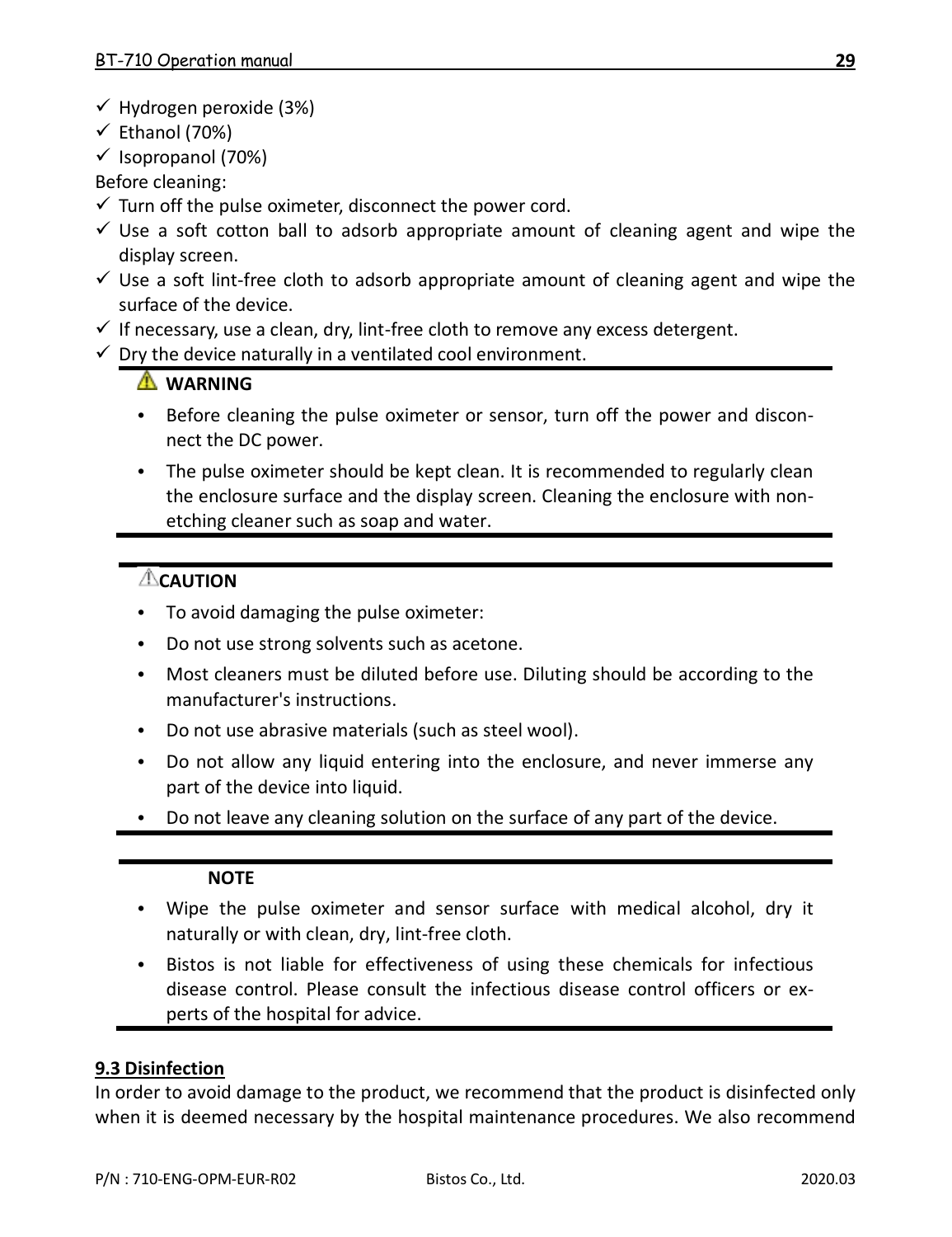that the instrument to be disinfected must first be cleaned.

## **CAUTION**

• To prevent damage to the pulse oximeter, do not disinfect the pulse oximeter with gas (EtO) or formaldehyde.

#### **10 Maintenance**

# **WARNING**

• If the hospitals or institutions using this instrument can't implement a satisfactory maintenance schedule, it will result in device failure and may endanger human health.

## **10.1 Checking**

Check the following basic items before using the pulse oximeter:

- $\checkmark$  Check for any mechanical damage.
- $\checkmark$  Check all wires and accessories.
- $\checkmark$  Check all instrument functions that may be used for pulse oximeter and ensure that the instrument is in good working condition.

If the instrument function has any sign of damage, do not use this pulse oximeter. Please contact the hospital's professional maintenance personnel or our customer service personnel.

Every 6-12 months or after each repair, a comprehensive examination must be performed by trained and qualified technical service personnel, including functional safety checks. The specific inspection items are as follows:

- $\checkmark$  Environment and power meet the requirements.
- $\checkmark$  Device and accessories have no mechanical damage.
- $\checkmark$  The power supply has no wear, and the insulation is good.
- $\checkmark$  Specified accessories are used.
- $\checkmark$  Alarm system is functioning correctly.
- $\checkmark$  Battery performance meets the requirements.
- $\checkmark$  Monitoring functions are in good working condition.
- $\checkmark$  Ground impedance and leakage current meet the requirements.

All checks that require disassembling the instrument must be performed by qualified service personnel. Safety and maintenance checks may also be carried out by the Bistos personnel.

| Problem                       | Solution                                                                    |
|-------------------------------|-----------------------------------------------------------------------------|
| Device not power on           | Check the battery. If the battery is low, it should be<br>promptly charged. |
| SpO <sub>2</sub> waveforms or | Is the red light on the finger sensor flashing? If not, there               |

#### **10.2 Trouble shootings**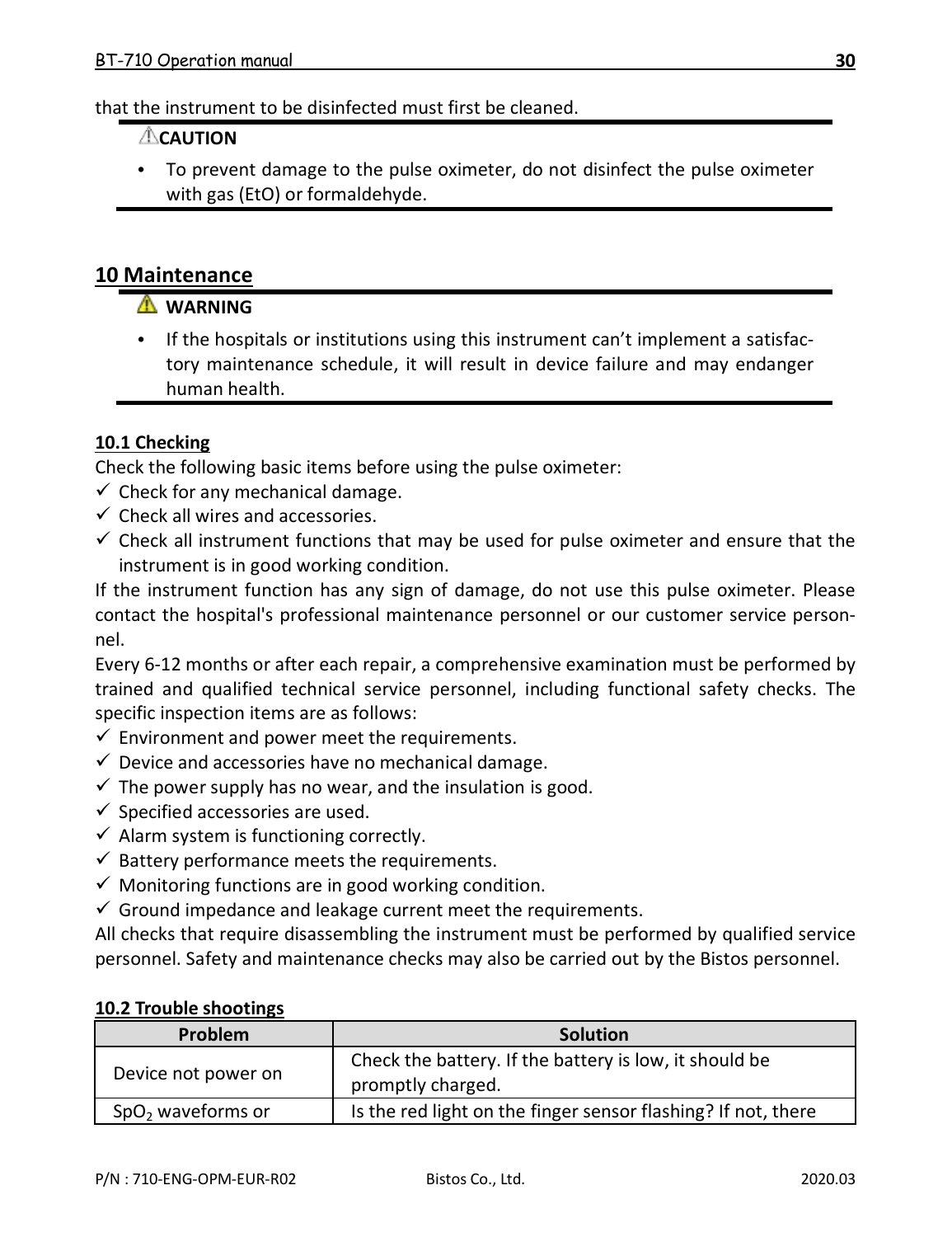| values do not displayed<br>on the screen                                           | might be poor contact. Check the patient cable and the<br>connector.                                                                                                                                   |
|------------------------------------------------------------------------------------|--------------------------------------------------------------------------------------------------------------------------------------------------------------------------------------------------------|
|                                                                                    | Is the patient's arm under pressure? Never take blood<br>pressure and SpO <sub>2</sub> measurements on the same arm                                                                                    |
|                                                                                    | Is the environmental temperature too low? Never expose<br>the patient's arm to cold air since this can affect readings.                                                                                |
|                                                                                    | Has all patient nail polish, especially blue or purple, been<br>removed?                                                                                                                               |
| SpO <sub>2</sub> values turn on and<br>off during SpO <sub>2</sub> moni-<br>toring | During long term monitoring, patient movement might<br>result in SpO <sub>2</sub> interruptions. Keep the patient stabilized.<br>SpO <sub>2</sub> interruptions due to patient hand motion are normal. |

#### **10.3 Maintenance plan**

The following tasks can only be done by qualified service personnel of Bistos. When the following maintenance is needed, please contact your service representative. Before testing or maintenance, clean and disinfect the device.

| Inspection / Maintenance Item     | Frequency                                          |
|-----------------------------------|----------------------------------------------------|
| Check the safety according to IEC | At least once every two years, after replacing the |
| 60601-1                           | power supply or the pulse oximeter falls down.     |
| Check all monitoring or measur-   | At least once every two years, or when you         |
| ing functions not listed          | suspect that the measured value is not accurate.   |

# **11 Accessories**

# **WARNING**

- Use the accessories specified in this manual. Using other accessories may damage the monitor, or cannot reach the safety and performance claimed in this manual.
- The operating and storage environment of the monitor should meet the requirements of the accessories. Please refer to the manual of the accessories for these requirements.
- If the packaging or accessories have any sign of damage, do not use such accessories.
- For SpO<sub>2</sub> Sensor, the normal life time is two years. Please replace in time.

Standard accessories are as follows:

| No. | <b>Description</b>                                 | OTY | Type-number                                  |
|-----|----------------------------------------------------|-----|----------------------------------------------|
|     | Adult Finger Clip SpO <sub>2</sub> Sensor<br>Probe |     | Manufacturer: Unimed<br>Medical Supplies.Inc |
|     |                                                    |     | U403-01                                      |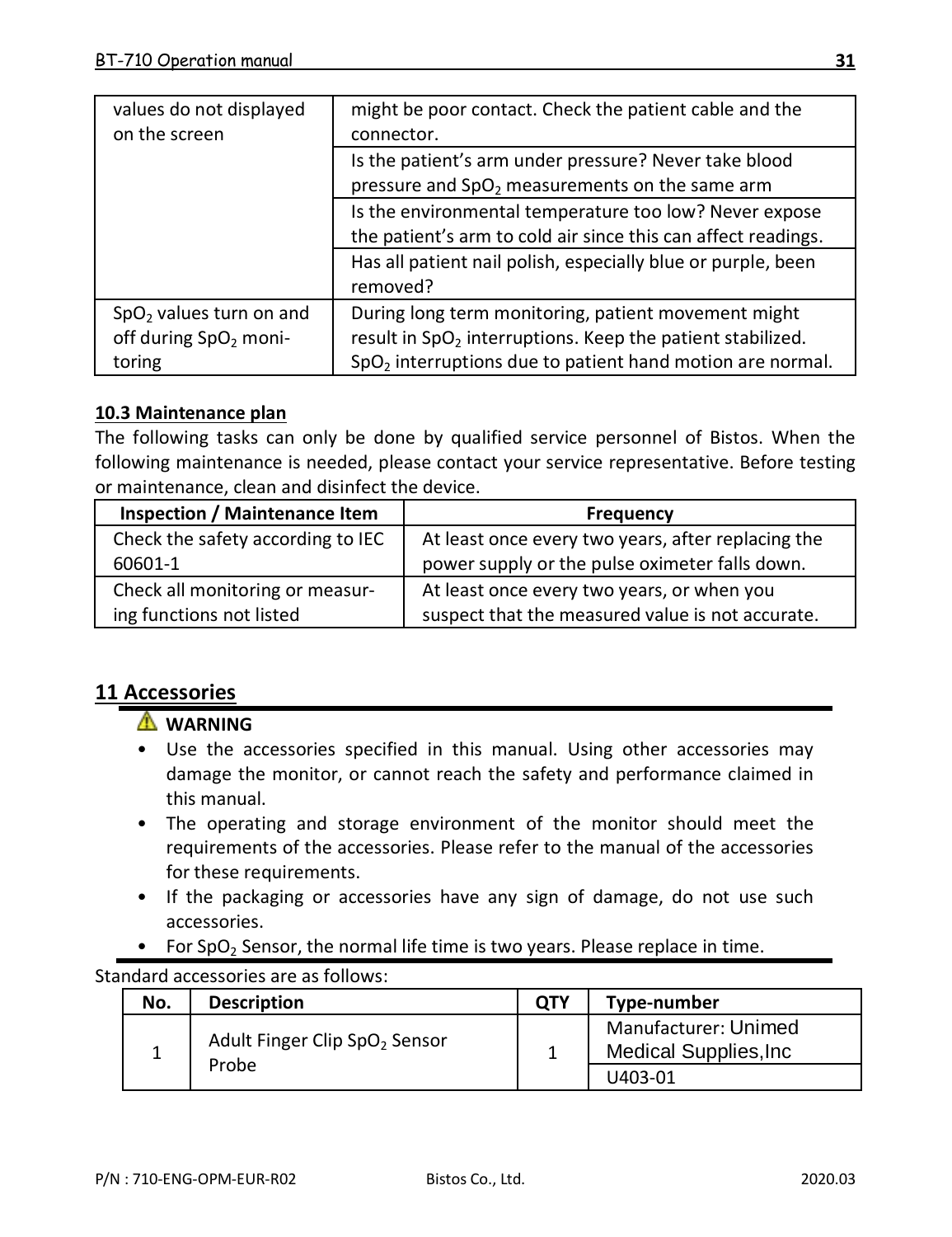# **12 Specifications**

# **12.1 Safety specifications**

## 12.1.1 Product category

In accordance with classification specified in the European Medical Device Directive 93/42/EEC, this pulse oximeter is Class IIb device. The pulse oximeter is classified as follows in accordance with IEC 60601-1:

| Category Name                     | Specification                             |
|-----------------------------------|-------------------------------------------|
| Type of electric shock protection | Class II and internally powered equipment |
| Electric shock protection grade   | Type BF applied part                      |
| Explosion protection grade        | Common equipment, no explosion protection |
| Liquid inlet protection grade     | IPX <sub>2</sub>                          |
| Operating mode                    | Continuous mode                           |
| Movement                          | Hand-held equipment                       |

#### 12.1.2 Power

| Power                |                                                |
|----------------------|------------------------------------------------|
| Adapter              | Input: AC 100 ~ 240V (50/60 Hz)                |
|                      | Output: DC 5V / 2.0A                           |
| Rechargeable Battery | 3.7V Li-ion battery 3000 mA                    |
|                      | Operating Time(When it fully charged): 5 hours |
|                      | Charging Time(Fully): 4 hours                  |

# **12.2 Hardware specifications**

| <b>Physical Characteristics</b> |                                                      |  |
|---------------------------------|------------------------------------------------------|--|
| <b>Dimensions</b>               | Main Unit: 84(W) X 158.5(H) X 34.5(D)                |  |
| Weight                          | < 1.5 Kg for standard configuration                  |  |
| Display                         |                                                      |  |
| Type                            | Color TFT touch screen LCD                           |  |
| Size                            | 4.3''                                                |  |
| Audio                           |                                                      |  |
|                                 | Alarm tone (45 $\approx$ 85 dB)                      |  |
| Speaker                         | Pulse tone                                           |  |
|                                 | Alarm sound meet the IEC 60601-1-8 standard require- |  |
|                                 | ments                                                |  |

# **12.3 Functional specifications**

| SpO <sub>2</sub>                    |                     |
|-------------------------------------|---------------------|
| Standards compliant                 | ISO 80601-2-61:2011 |
| Display range                       | $0\%$ ~ 100%        |
| SpO <sub>2</sub> display resolution | 1%                  |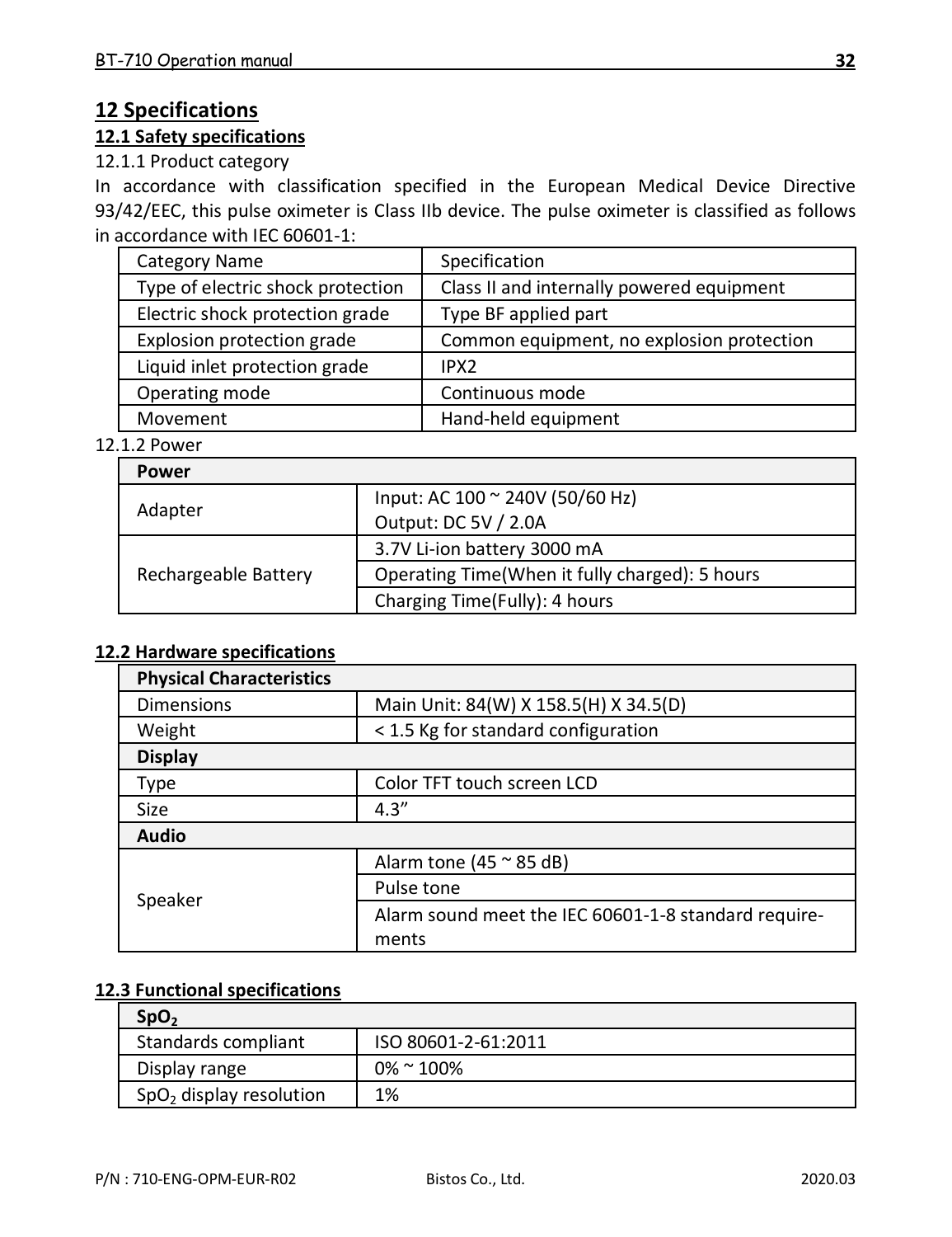| SpO <sub>2</sub> accuracy          | ±2% (at the range 70%~100%)(adult/pediatric mode)<br>±3% (at the range 70%~100%) (neonate mode)             |             |  |
|------------------------------------|-------------------------------------------------------------------------------------------------------------|-------------|--|
|                                    | not define when lower than 70%;                                                                             |             |  |
|                                    | <b>Measurement accuracy verification</b>                                                                    |             |  |
|                                    | The SpO <sub>2</sub> accuracy has been verified in human experi-                                            |             |  |
|                                    | ments by comparing with arterial blood sample refer-                                                        |             |  |
|                                    | ence measured with a CO-oximeter. Pulse oximeter                                                            |             |  |
|                                    | measurements are statistically distributed and about                                                        |             |  |
|                                    | two-thirds of the measurements are expected to come                                                         |             |  |
|                                    | within the specified accuracy range compared to CO-                                                         |             |  |
|                                    | oximeter measurements.                                                                                      |             |  |
|                                    | The accuracy of the oximeter has been validated by a                                                        |             |  |
|                                    | clinical trial involving 12 healthy adult subjects - 4                                                      |             |  |
|                                    | women and 8 men. Among them medium skin are 4                                                               |             |  |
|                                    | subjects, light skin are 5 subjects, dark skin are 3 sub-                                                   |             |  |
|                                    | jects, the age from 21 to 28.                                                                               |             |  |
|                                    | Over the range of 70% to 100%, overall accuracy was<br>determined by calculating the root mean square error |             |  |
|                                    | across all samples and is 1.44%.                                                                            |             |  |
| SpO <sub>2</sub> alarm limit range | Upper alarm limit                                                                                           | 1%~100%     |  |
|                                    | Lower alarm limit                                                                                           | 0%~99%      |  |
| SpO <sub>2</sub> alarm signal      | No delay when the "Alarm Delay" sets "off".                                                                 |             |  |
| generation delay                   | If the "Alarm Delay" sets more than "1s", the alarm                                                         |             |  |
|                                    | generation is delayed by the set time.                                                                      |             |  |
| SpO <sub>2</sub> value refresh     | The data update period is 1s/time                                                                           |             |  |
| period                             |                                                                                                             |             |  |
|                                    | Low sensitivity (when                                                                                       | Within 6.8s |  |
|                                    | sensitivity sets 1)                                                                                         |             |  |
|                                    | Intermediate sensitivity                                                                                    | Within 3.4s |  |
| Data averaging                     | (when sensitivity sets 2)                                                                                   |             |  |
|                                    | Advanced sensitivity (when                                                                                  | Within 3.4s |  |
|                                    | sensitivity sets 3)                                                                                         |             |  |
| Alarm condition delay              | Select "Alarm Delay", you can choose "off", "1s", "2s",                                                     |             |  |

| PR            |                                    |
|---------------|------------------------------------|
| Display range | 25~250bpm                          |
| Resolution    | $±1$ bpm                           |
| Accuracy      | ±2% or ±2bpm, whichever is greater |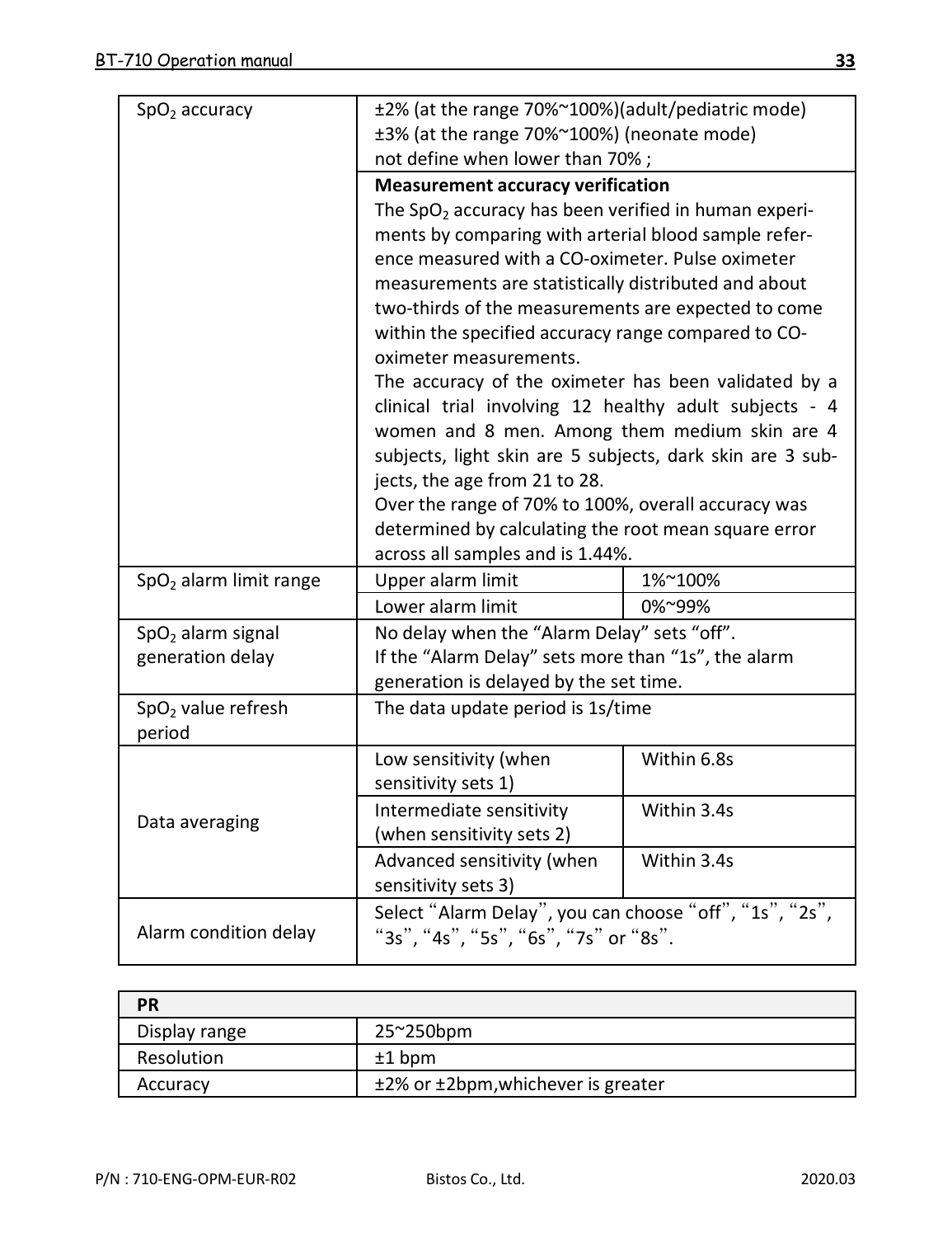# **13 Manufacturer's declaration on EMC**

BT-710 needs special precautions regarding EMC (Electromagnetic compatibility) and needs to be used according to the EMC information provided in this user manual. Wireless communications equipment such as wireless home network devices, mobile phones, cordless telephones and their base stations, walkie-talkies can affect the BT-710 and should be kept at least 1 m away from the equipment.

#### **NOTE**

- Using unqualified accessories, sensors and cables will increase the electromagnetic emission and reduce the electromagnetic immunity of the device.
- Do not put the device close to other devices or stack together. When necessary, observe the device closely to ensure that it runs normally in the environment.
- The device requires special EMC protection, and it is necessary to install and maintain it in the environment that meets the following EMC information.
- Even if other devices comply with CISPR emission requirements, they may also cause interference to this device.
- When the input signal amplitude is smaller than the minimum amplitude specified in the technical specifications, it may result in inaccurate measurements.
- Mobile communication devices or wireless network devices may have an impact on the device.

| The BT-710 is intended for use in the electromagnetic environment specified below.           |          |                                                                                                                                                                                                                                                                                                                                                                                                  |  |
|----------------------------------------------------------------------------------------------|----------|--------------------------------------------------------------------------------------------------------------------------------------------------------------------------------------------------------------------------------------------------------------------------------------------------------------------------------------------------------------------------------------------------|--|
| The customer or the user of the BT-710 should assure that it is used in such an environment. |          |                                                                                                                                                                                                                                                                                                                                                                                                  |  |
| Compliance<br>Electromagnetic environment - guidance<br><b>Emissions test</b>                |          |                                                                                                                                                                                                                                                                                                                                                                                                  |  |
| <b>RF</b> emissions<br>CISPR 11                                                              | Group 1  | The BT-710 uses RF energy only for its internal function.<br>Therefore, its RF emissions are very low and are not likely<br>to cause any interference in nearby electronic equipment.                                                                                                                                                                                                            |  |
| <b>RF</b> emissions<br>CISPR 11                                                              | Class A  | The BT-710 is suitable for use in all establishments other<br>than domestic, and may be used in domestic establish-<br>ments and those directly connected to the public low-<br>voltage power supply network that supplies buildings used                                                                                                                                                        |  |
| Harmonic emissions<br>IEC 61000-3-2                                                          | Class A  |                                                                                                                                                                                                                                                                                                                                                                                                  |  |
| Voltage fluctuations /<br>flicker emissions<br>IEC 61000-3-3                                 | Complies | for domestic purposes, provided the following warning is<br>heeded:<br>Warning: This BT-710 is intended for use by healthcare<br>professionals only. This equipment/ system may cause<br>radio interference or may disrupt the operation of nearby<br>equipment. It may be necessary to take mitigation<br>measures, such as re-orienting or relocating the BT-710 or<br>shielding the location. |  |

#### **13.1 Electromagnetic emissions**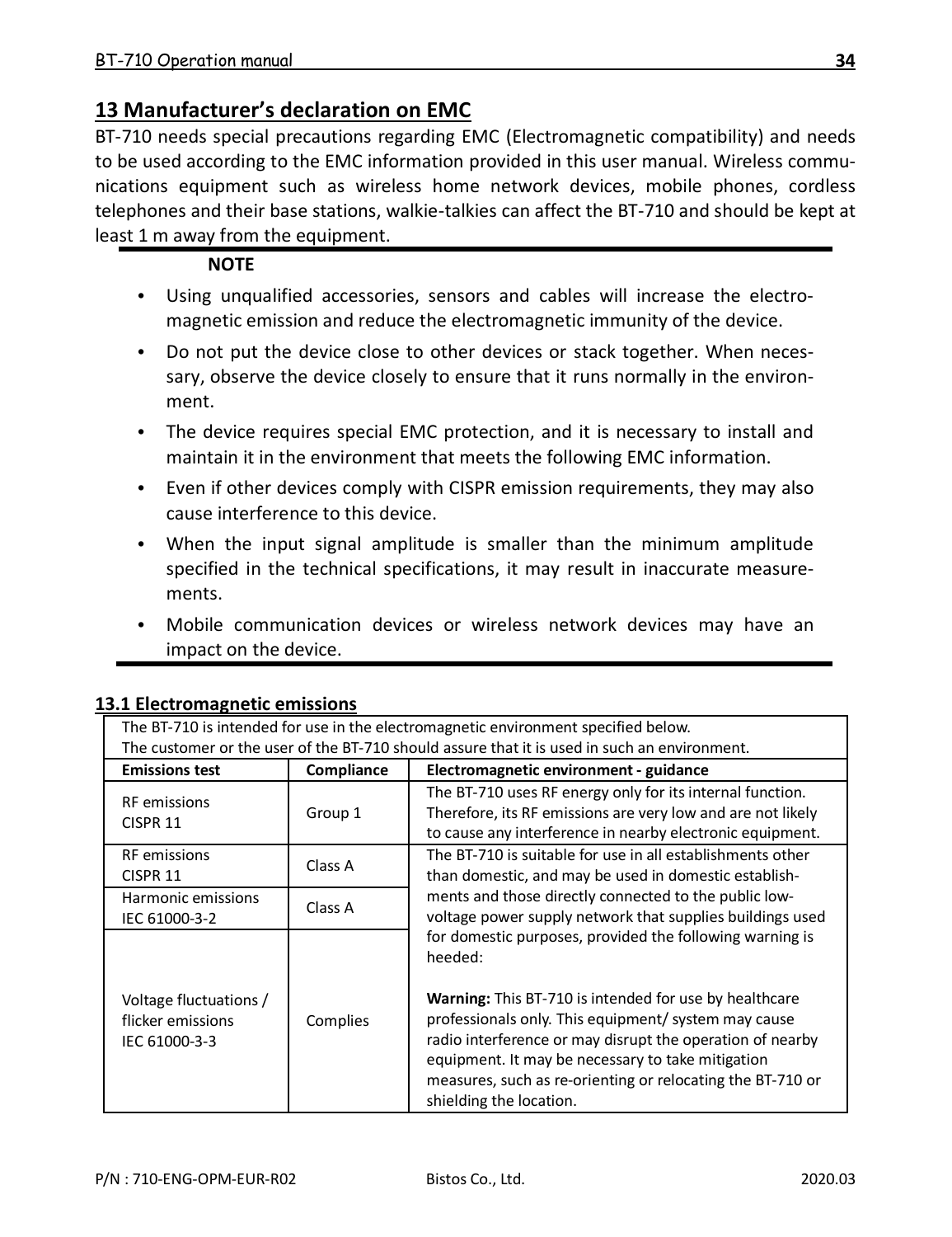## **13.2 Recommended separation distances between portable and mobile RF communications equipment and BT-710**

The BT-710 is intended for use in an electromagnetic environment in which radiated RF disturbances are controlled. The customer or the user of the BT-710 can help prevent electromagnetic interference by maintaining a minimum distance between portable and mobile RF communications equipment (transmitters) and the BT-710 as recommended below, according to the maximum output power of the communications equipment.

| Rated maxi-<br>mum output      |                                        | Separation distance according to frequency of transmitter<br>[m] |                                                              |
|--------------------------------|----------------------------------------|------------------------------------------------------------------|--------------------------------------------------------------|
| power of<br>transmitter<br>[W] | 150 kHz to 80 MHz<br>$d = 3.5\sqrt{p}$ | 80 MHz to 800 MHz<br>$d=3.5\sqrt{p}$                             | 800 MHz to 2.5 GHz<br>$d = \left[\frac{7}{2}\right]\sqrt{p}$ |
| 0.01                           | 0.35                                   | 0.35                                                             | 0.23                                                         |
| 0.1                            | 1.11                                   | 1.11                                                             | 0.74                                                         |
|                                | 3.5                                    | 3.5                                                              | 2.34                                                         |
| 10                             | 11.07                                  | 11.07                                                            | 7.38                                                         |
| 100                            | 35                                     | 35                                                               | 23.24                                                        |

For transmitters rated at a maximum output power not listed above, the recommended separation distance d in meters (m) can be estimated using the equation applicable to the frequency of the transmitter, where P is the maximum output power rating of the transmitter in watts (W) according to the transmitter manufacturer.

NOTE 1) At 80 MHz and 800 MHz, the separation distance for the higher frequency range applies. NOTE 2) These guidelines may not apply in all situations. Electromagnetic propagation is affected by absorption and reflection from structures, objects and people.

#### **13.3 Electromagnetic immunity**

| The BT-710 is intended for use in the electromagnetic environment specified below.           |                                                        |                                                      |                                                                                                           |
|----------------------------------------------------------------------------------------------|--------------------------------------------------------|------------------------------------------------------|-----------------------------------------------------------------------------------------------------------|
| The customer or the user of the BT-710 should assure that it is used in such an environment. |                                                        |                                                      |                                                                                                           |
| Immunity test                                                                                | <b>IEC 60601 Test</b><br>level                         | <b>Compliance level</b>                              | Electromagnetic environment -<br>guidance                                                                 |
| Flectrostatic<br>discharge (ESD)                                                             | +8 kV Contact<br>+15 kV air                            | +8 kV Contact<br>+15 kV air                          | Floors should be wood, concrete or<br>ceramic tile. If floors are covered<br>with synthetic material, the |
| IEC 61000-4-<br>2:2009                                                                       |                                                        |                                                      | relative humidity should be at least<br>30 %.                                                             |
| <b>Flectrical fast</b><br>transient/burst                                                    | ±2 kV for power<br>supply lines<br>+1 kV for in-       | ±2 kV for power<br>supply lines<br>+1 kV for in-     | Mains power quality should be<br>that of a typical commercial or<br>hospital environment.                 |
| IEC 61000-4-<br>4:2004                                                                       | put/output lines<br>(>3m)                              | put/output lines<br>(>3m)                            |                                                                                                           |
| Surge<br>IEC 61000-4-                                                                        | +1 kV differential<br>mode<br>+2 kV common             | +1 kV differential<br>mode<br>±2 kV common           | Mains power quality should be<br>that of a typical commercial or<br>hospital environment.                 |
| 5:2006                                                                                       | mode                                                   | mode                                                 |                                                                                                           |
| Voltage dips,<br>short interrup-<br>tions and                                                | $< 5$ % UT (> 95 %<br>dip in $U_T$ ) for 0.5<br>cycles | $< 5$ % UT (> 95 %<br>dip in $U$ T) for 0.5<br>cycle | Mains power quality should be<br>that of a typical commercial or<br>hospital environment. If the user     |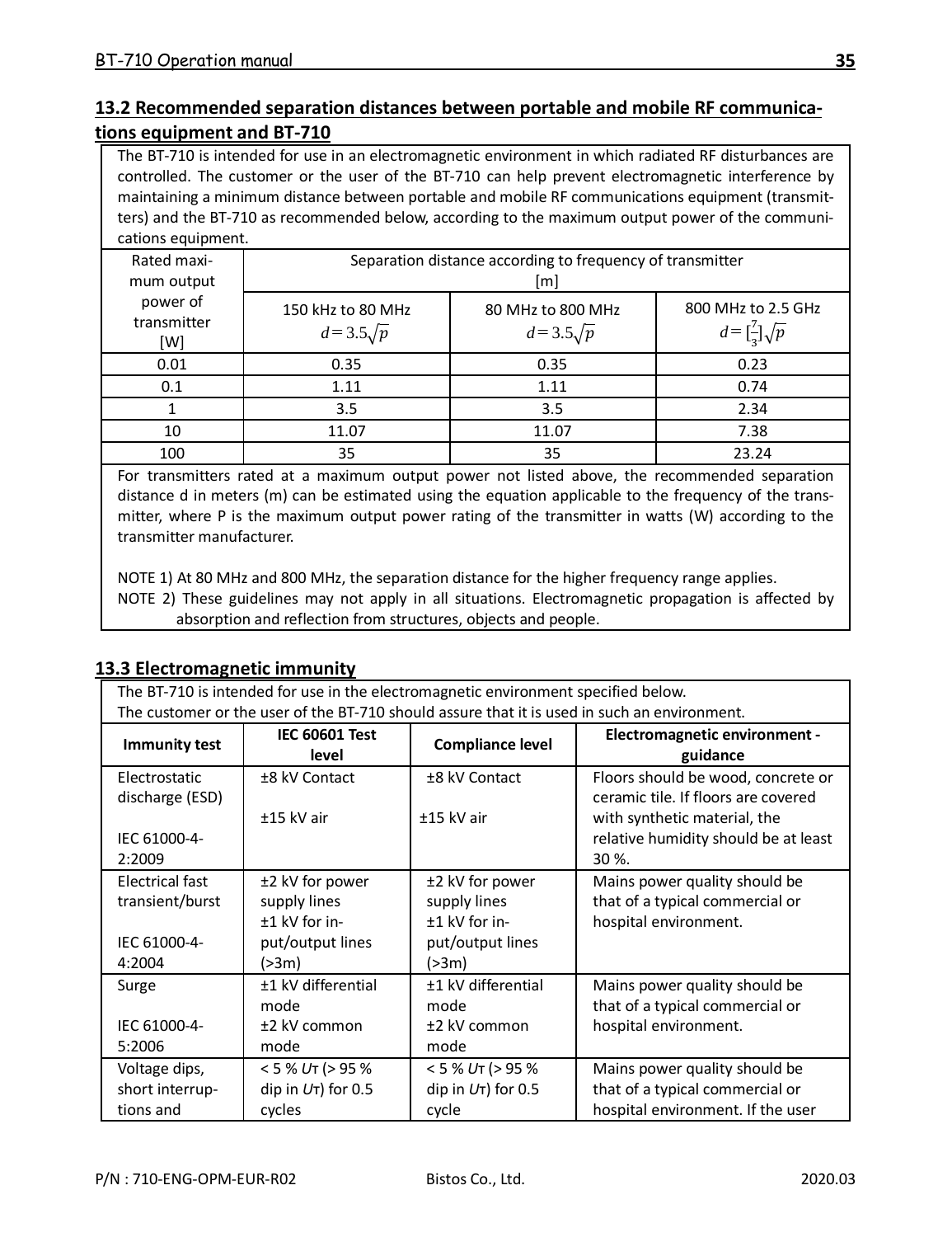| voltage<br>variations on<br>power supply<br>input lines<br>IEC 61000-4-<br>11:2004      | 40 % UT (60 % dip<br>in $U_T$ ) for 5 cycles<br>70 % Ur (30 % dip<br>in Ur) for 25 cycles<br><5 % UT (> 95 % dip | 40 % UT (60 % dip<br>in $U_T$ ) for 5 cycles<br>70 % UT (30 % dip<br>in Ur) for 25 cycles<br><5 % UT (> 95 % dip | of the BT-550 image intensifier<br>requires continued operation<br>during power mains interruptions,<br>it is recommended that the BT-710<br>be powered from an uninterrupti-<br>ble power supply. |
|-----------------------------------------------------------------------------------------|------------------------------------------------------------------------------------------------------------------|------------------------------------------------------------------------------------------------------------------|----------------------------------------------------------------------------------------------------------------------------------------------------------------------------------------------------|
|                                                                                         | in $U_T$ ) for 5 s                                                                                               | in $U_T$ ) for 5 s                                                                                               |                                                                                                                                                                                                    |
| Power frequen-<br>cv (50 Hz and<br>60 Hz) magnet-<br>ic field<br>IFC 61000-4-<br>8:2010 | 3A/m                                                                                                             | 3A/m                                                                                                             | Power frequency magnetic fields<br>should be at levels characteristic of<br>a typical location in a typical<br>commercial or hospital environ-<br>ment.                                            |
|                                                                                         | NOTE UT is the a.c. mains voltage prior to application of the test level.                                        |                                                                                                                  |                                                                                                                                                                                                    |

| The BT-710 is intended for use in the electromagnetic environment specified below.                                    |                                        |                                                                                                         |                         |
|-----------------------------------------------------------------------------------------------------------------------|----------------------------------------|---------------------------------------------------------------------------------------------------------|-------------------------|
| The customer or the user of the BT-710 should assure that it is used in such an environment.                          |                                        |                                                                                                         |                         |
|                                                                                                                       | <b>Immunity test</b>                   | IEC 60601 test level                                                                                    | <b>Compliance level</b> |
| Conducted RF                                                                                                          |                                        | 3 Vrms                                                                                                  | 3 Vrms                  |
| IEC 61000-4-6:2009                                                                                                    |                                        | 150 kHz to 80 MHz                                                                                       |                         |
| <b>Radiated RF</b>                                                                                                    |                                        | 3 V/m                                                                                                   | 3 V/m                   |
| IEC 61000-4-3                                                                                                         |                                        | 80 MHz to 2.5 GHz                                                                                       |                         |
|                                                                                                                       | Electromagnetic environment - guidance |                                                                                                         |                         |
|                                                                                                                       |                                        | Portable mobile RF communications equipment should be used no closer to any part of the BT-550,         |                         |
|                                                                                                                       |                                        | including cables, than the recommended separation distance calculated from the equation applicable to   |                         |
|                                                                                                                       | the frequency of the transmitter.      |                                                                                                         |                         |
| <b>Recommended separation distance</b>                                                                                |                                        |                                                                                                         |                         |
| $d = 1.2\sqrt{p} (d = 3.5\sqrt{p})$                                                                                   |                                        |                                                                                                         |                         |
| $d = 1.2\sqrt{p}$ (Resp: $d = 3.5\sqrt{p}$ ) 80 to 800MHz                                                             |                                        |                                                                                                         |                         |
|                                                                                                                       | $d = 1.2\sqrt{p}$ 800M to 2.5GHz       |                                                                                                         |                         |
|                                                                                                                       |                                        | where P is the maximum output power rating of the transmitter in watts (W) according to the transmitter |                         |
|                                                                                                                       |                                        | manufacturer and d is the recommended separation distance in meters (m).                                |                         |
| Field strengths from fixed RF transmitters, as deter-mined by an electromagnetic site survey <sup>3</sup> , should be |                                        |                                                                                                         |                         |
| less than the compliance level in each frequency range. <sup>b</sup>                                                  |                                        |                                                                                                         |                         |
|                                                                                                                       |                                        | Interference may occur in the vicinity of equipment marked with the following symbol :                  |                         |
|                                                                                                                       |                                        | NOTE 1) At 80 MHz and 800 MHz, the higher frequency range applies.                                      | 950                     |
| NOTE 2) These guidelines may not apply in all situations. Electromagnetic propagation is affected by                  |                                        |                                                                                                         |                         |
| absorption and reflection from structures, objects and people.                                                        |                                        |                                                                                                         |                         |

<sup>a</sup> Field strengths from fixed transmitters, such as base stations for radio (cellular/cordless) telephones and land mobile radios, amateur radio, AM and FM radio broadcast and TV broadcast cannot be predicted theoretically with accuracy. To assess the electromagnetic environment due to fixed RF transmitters, an electromagnetic site survey should be considered. If the measured field strength in the location in which the BT-710 is used exceeds the applicable RF compliance level above, the BT-550 should be observed to verify normal operation. If abnormal performance is observed, additional measures may be necessary, such as re-orienting or relocating the BT-710.

<sup>b</sup> Over the frequency range 150 kHz to 80MHz, field strengths should be less than 3 V/m.